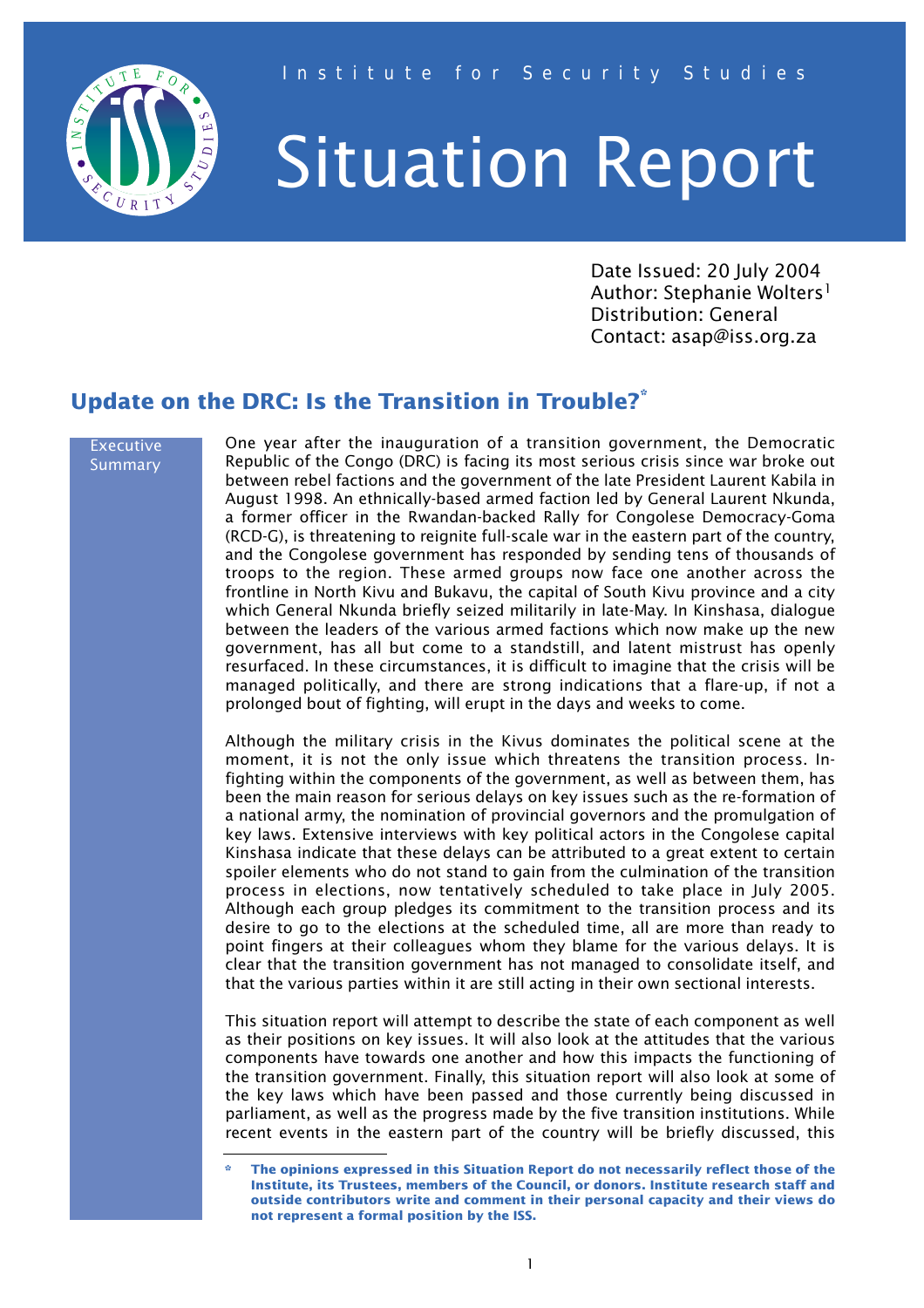situation report does not aim to provide a thorough analysis of those events, nor does it aim to provide an in-depth analysis of the ethnic conflict in that area. Instead, it aims to consider the impacts these events have on the effectiveness and viability of the transition government.

#### Background

*The transitional government*

The current transition government was inaugurated on 30 June 2003 following the signing in April 2003 of the Global and All-Inclusive Peace Accord in Pretoria. It is composed of representatives of the three main belligerent groups, the Rwandan-backed Rally for Congolese Democracy-Goma (RCD-G), the Ugandanbacked Movement for the Liberation of Congo (MLC) and the ex-government of Joseph Kabila (henceforth to be identified as members of the Parti Pour la Reconstruction et le Devéloppement (PPRD)), as well as the representatives of smaller armed groups, the RCD-National (RCD-N) and the RCD/ Kisangani Liberation Movement (RCD/K-ML) and opposition political parties, civil society and the Mayi-Mayi militia.

The RCD-G, MLC and ex-government components are the largest components in the transition government and hold the majority of senior-level positions in the national assembly and the senate as well as ministerial posts. The other components all have representatives at ministerial level as well as in the national assembly and the senate.

Since its inauguration, the transition government has met with several delays in implementing key aspects of the peace accord, most notably the reintegration of the national army, the nomination of provincial governors and of regional military commanders as well as the promulgation of key laws such as the amnesty law, the nationality law and the military law. These delays have generally been attributed to high levels of distrust among the various parties and the concurrent unwillingness to reach compromise on key appointments, as well as a certain level of technical incompetence within the transition government.

With regard to the extension of the transition government's authority beyond the capital Kinshasa, two achievements have been registered to date: the appointment of military commanders for the country's eleven military zones at the start of the year, and the nomination and inauguration of new provincial governors in early May. Both of these issues involved extensive negotiations, and the repartition of posts indicates that the three main belligerents at least are still holding on to power in their key constituencies. A case in point is the maintenance of two key senior political and military RCD-G officials in North Kivu province, where RCD-G ally Eugene Serufuli remained governor, and where General Obed, another key RCD-G ally was appointed head of the eighth military region. On the side of the ex-government, the appointment of a member of the PPRD as governor of Katanga province, a post that was to be designated by the Mayi-Mayi component, indicates not only the ex-government's desire to control the important, mineral-rich province, but also the extent to which it has managed to appropriate key elements of other components into its own.

#### *The rebellion in the East*

Since the appointment of new military commanders throughout the country, it has become clear, particularly in the eastern part of the country, that the various components have maintained their command and control structures. In Bukavu, the capital of South Kivu province, the appointment of General Nabiolwa, a former officer in Mobutu's army, quickly misfired when he attempted to disarm Major Kasongo who was discovered harbouring weapons caches in his compounds. Kasongo was subsequently arrested and brought to Kinshasa against the objection of the RCD-G which threatened to drop out of the transition process if he was not returned to Bukavu. Faced with this threat, President Kabila allowed Kasongo to return to Bukavu; this did not fully calm the situation,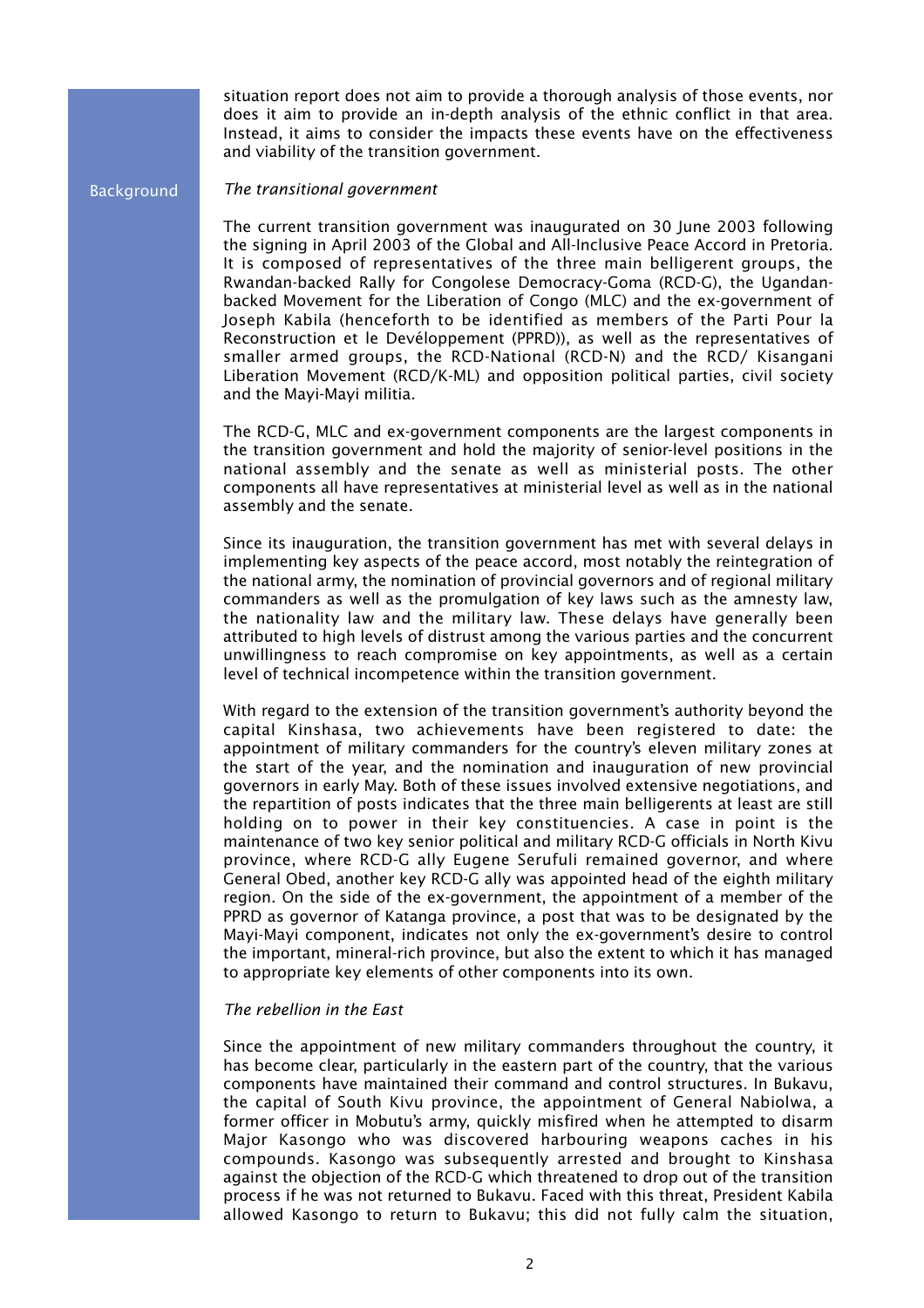however. Subsequent clashes between Nabiolwa and his second-in-command, Colonel Jules Mutebutsi, a former RCD-G officer, plunged the city into fear and cost dozens of lives. Nabiolwa was recalled to Kinshasa and was subsequently replaced by General Mbuza Mabe, also a senior officer in Mobutu's army.

In late-May tensions again erupted when dissident troops led by General Laurent Nkunda joined Mutebutsi's forces and captured the town of Bukavu for several days in spite of the presence of MONUC forces in the city. According to Nkunda, he attacked the town to prevent atrocities against the Banyamulenge (ethnic Congolese Tutsi) community which he accused government forces of committing. Several thousand people, many of them Banyamulenge, fled the city for fear of reprisals against their community. Nkunda later retracted his accusations that government forces were preparing a genocide of the Banyamulenge community, then changed his tune again, demanding an independent enquiry. Meanwhile after over a week of fighting which killed more than 100 people, Nkunda and his forces abandoned Bukavu and retreated to positions north of the city, where he currently remains. Mutebutsi and an unknown number of his troops meanwhile fled across the border to neighbouring Rwanda, where they currently remain.

The Kinshasa government reacted to the crisis by dispatching tens of thousands of Forces Armées de la RDC (FARDC) troops to the eastern part of the country, and issuing an arrest warrant for Nkunda and Mutebutsi. Meanwhile General Rubiwasiri Obed, the officially-appointed commander of the eighth military region remains in his post in Goma, and his position is unclear. According to one senior Congolese military official, Obed's hands are tied; he has no effective control over the troops supposed to be under his command, but he does not feel safe appealing to Kinshasa for help, or openly denouncing Nkunda's actions.

"Obed is complicit in the events of Goma. He is the commander, but he has mostly Rwandophone and Banyarwanda troops who answer to militia commanders (such as Nkunda). Obed can't come out and say it because he would have to tell the whole story and implicate himself to some extent."<sup>2</sup>

Others are convinced that Obed is himself closely involved in the rebellion and that he has rallied his troops to Nkunda.<sup>3</sup> Either way, the situation is extremely precarious. The transition government will have to reassert its control over the eastern part of the country, an objective it is currently pursuing militarily. Nkunda, however, who is estimated to have at least 10,000 well-trained troops loyal to him is fighting for his life (there is a warrant for his arrest and he has been accused of crimes against humanity for his role in the extrajudicial killings of over 100 civilians and soldiers which followed the May 2002 mutiny in the city of Kisangani)<sup>4</sup> and is unlikely to surrender. Equally worrisome is the implication of the Rwandan government in the matter. It is widely believed that Rwanda is providing at least logistical and material support to Nkunda and his men, and this is likely to increase as FARDC troops retake key areas and move towards reestablishing control over Goma.<sup>5</sup> Already other political hardliners such as Bizima Karaha, an RCD deputy who recently defected from the transition government, have accused the FARDC of having Interahamwe troops in its ranks.<sup>6</sup>

The presence of the Interahamwe on Congolese soil was one of the primary reasons for which the Rwandan government became involved in the DRC, and any movement of FARDC troops towards the Rwandan border could provoke the Rwandan government to again send troops to the DRC. In the week prior to 18 July, there were numerous skirmishes between the FARDC and Nkunda's troops in the areas of Kalehe and Minova. On 17 July reports from Goma indicated that hundreds of people had been fleeing the town in the previous days, fearing an outbreak of fighting.7 Meanwhile, Obed failed to attend an emergency summit of the leaders of the country's military zones which was held in Kinshasa on 18 July.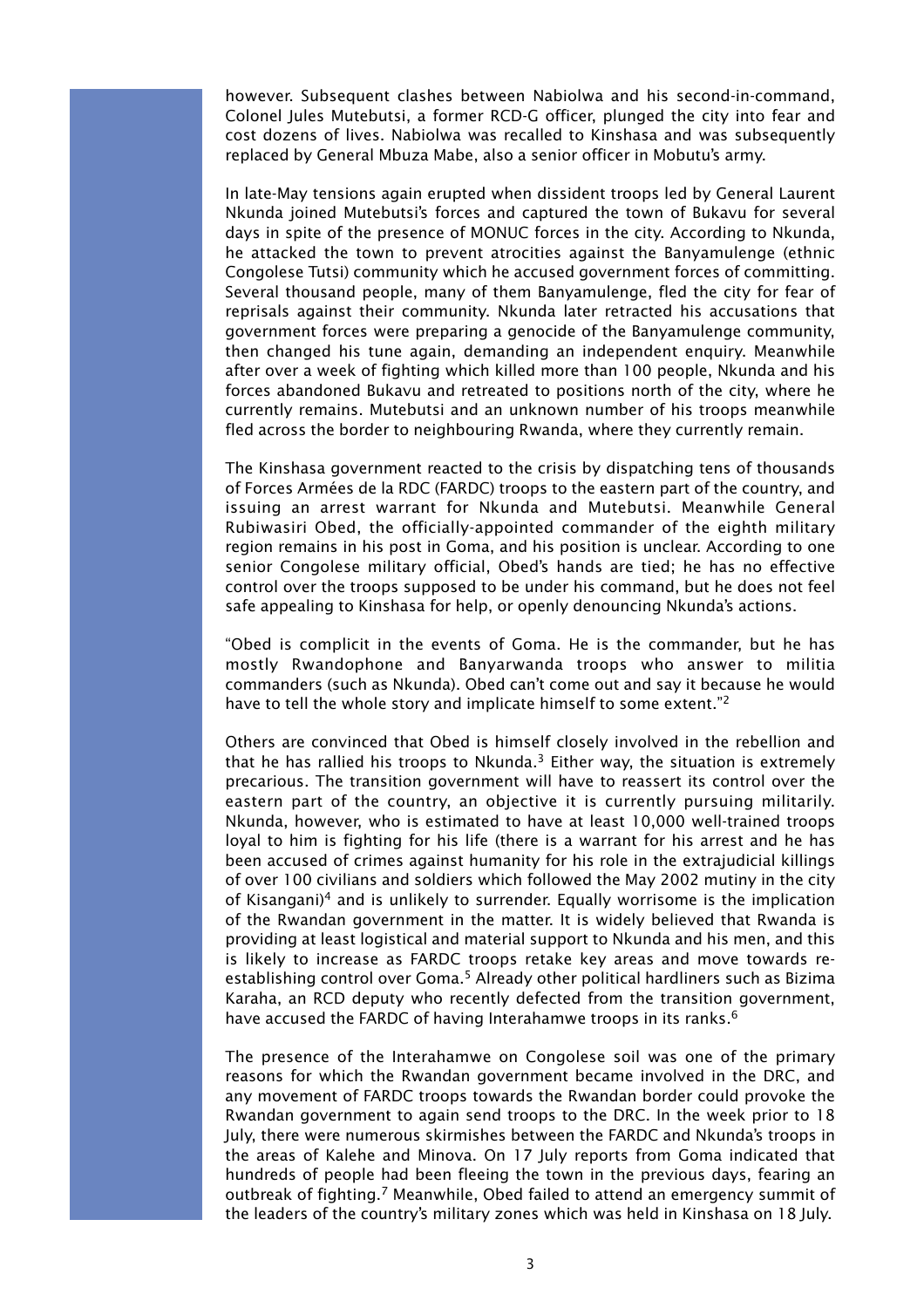#### *The reintegration of the Congolese army*

Lack of progress on the critical issue of reforming a new Congolese army has been perhaps the most significant failure of the transition government. Military and political observers from the various components officially recognise this, but are simultaneously unwilling to submit themselves to the process. According to one senior Congolese military official, the issue has not yet been seriously addressed in negotiations between the RCD-G, the MLC and the ex-government, the three main belligerents who still control the bulk of the armed forces in the country. "There is no interest in going ahead with the reintegration of the army. The various actors need to balance their power, this balance comes from the military."8

Meanwhile, the various representatives of the components acknowledge that progress on the issue is key, but blame one another for the delay in action. At the same time that they accuse other components in the government of wanting to maintain their military intact as a means of leverage, the various parties themselves tacitly argue that this is necessary for them to survive in the current context of deep distrust between the parties and military and political instability.9 According to one senior Congolese military official, the events in Bukavu may be an opportunity to impress upon the various actors that they can no longer tread water on the issue: "If the events of Bukavu had not happened, there would not be any discussion of reintegration until after the transition. Maybe now it can happen."<sup>10</sup> With military clashes occurring daily and civilians beginning to flee Goma for fear of fighting in the city, this is an unlikely scenario, however desirable it may be.

The Rally for **Congolese** Democracy – Goma

# *Introduction*

The Rally for Congolese Democracy-Goma is by far the most isolated component in the government. Having been backed throughout the war by neighbouring Rwanda, which most Congolese blame for the past five years of war, the RCD-G and its leaders have a serious image problem both within the government and with the general population. Since its inception in August 1998, the RCD-G has been perceived as a puppet of the Rwandan government. As a result of its close links with the Rwandan government, as well as the brutal behaviour of Congolese and Rwandan soldiers in the region, the RCD-G is widely detested and has no chance of regaining significant support in the lead-up to an election in the eastern part of the country, which it controlled before the end of the war.<sup>11</sup> In the western part of the country which was under the control of the Kabila governments and the MLC, it faces similar problems. People in these areas blame the RCD-G and Rwanda for the war and, even now, do not consider the RCD-G a legitimate and independent political grouping. This strong dislike for the RCD-G is aggravated by its domination by ethnic Banyamulenge, Congolese Tutsis who have ethnic links to the ruling government in Rwanda. Unfortunately, the current atmosphere in most of the country is such that anti-Banyamulenge sentiment cannot be separated from anti-Rwandan sentiment even though many people from the Banyamulenge community do not feel that the RCD-G represents its interests.<sup>12</sup>

Among members of the PPRD, there is an equal level of resentment and distrust. Senior government officials from this component have clearly indicated that they do not feel that anyone in the RCD-G, and in particular Vice-President Azarias Ruberwa, can be trusted. Such rhetoric is to be expected from the members of government who belong to the PPRD, not least because it is politically expedient, as officials know that such sentiments are shared by the general public. Although such an attitude may help the government in its attempt to further isolate the RCD-G, it has serious repercussions for how the latest crisis in the Kivus and, in fact the entire transition, will be played out, not least because it seriously narrows Ruberwa's margin for manoeuvre and his ability to act as a mediator between the hardliners in his party and those who despise and distrust him in Kinshasa.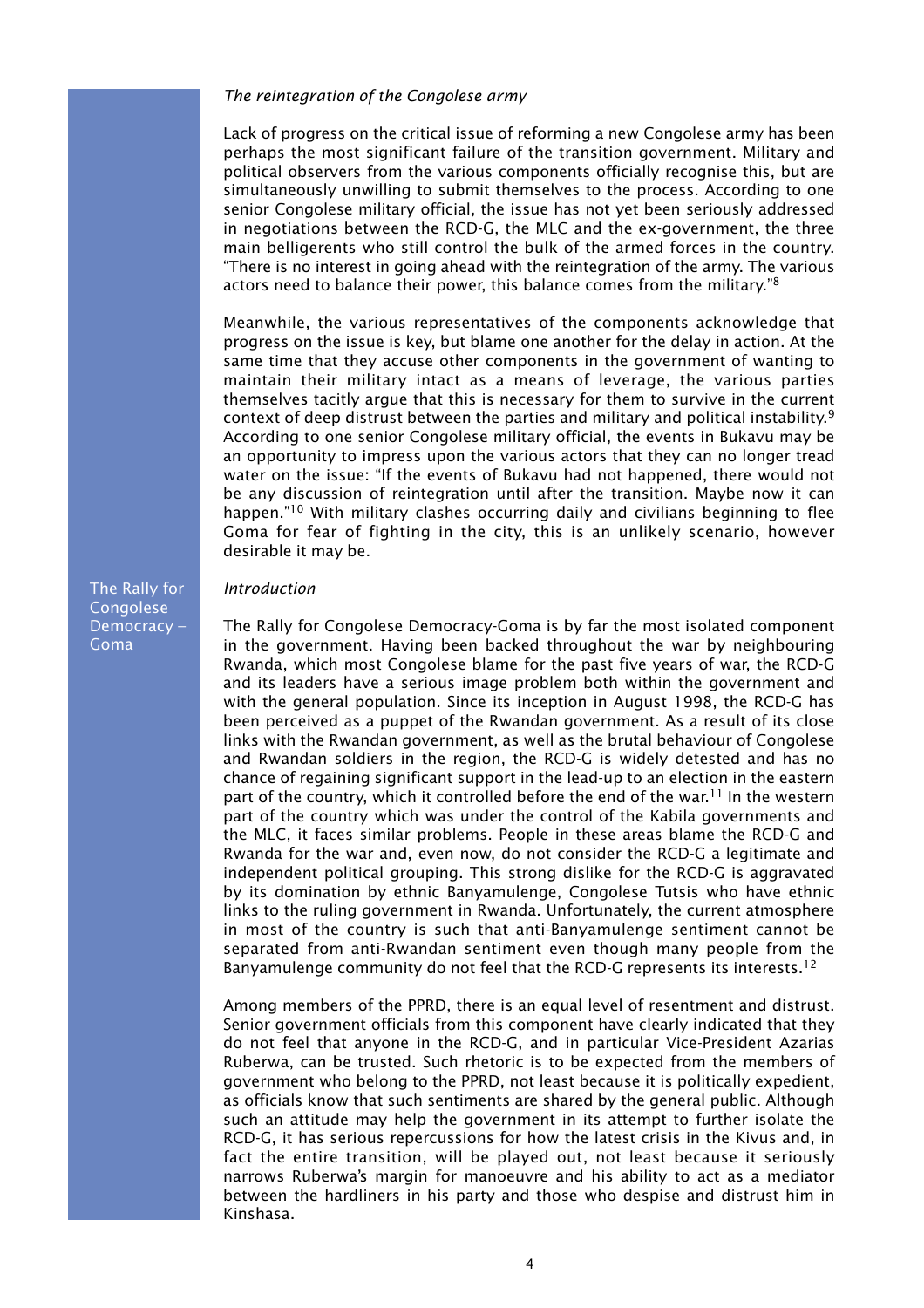The RCD-G is not unaware of this dynamic. Its leaders know that they are in a weakened position and that they have little political bargaining power. This is one of the reasons that discussions for the nomination of key military and political positions was a problem, and why there has been no progress on reforming the national army: the RCD-G understands that once it has dismantled its military structures, it will have little or no leverage left to negotiate key issues in the transition government.<sup>13</sup> But this is not the only problem, nor is the RCD-G the only component in the government that has little interest in relinquishing its military power. As recent incidents in Bukavu indicate, the RCD-G is now going through an internal crisis which pits hard-line elements ready to scupper the transition process against more moderate ones who still feel that there is something to be gained from remaining in the current transition government.

#### *Vice-President Ruberwa*

While members of the PPRD, and even the MLC still harbour great distrust for Vice-President Ruberwa and feel that he still dances to Rwanda's tune, most apolitical observers feel that matters are not quite as clear-cut and see him as a man caught between competing loyalties. Vice-President Ruberwa, who is himself a Banyamulenge, has until now valiantly defended the cause of his community. This was a lot easier to do in his previous position as Secretary-General of the RCD-G than it is as a member of the transition government, where his allegiance should have shifted to the larger goal of the success of the transition rather than the protection of a particular community. Now that he is in Kinshasa many members of his party, both political and military feel that he is not sufficiently defending their cause in the new transition government. Some also feel that they did not, and cannot reap, sufficient rewards from the transition and have lost faith in Vice-President Ruberwa, or simply never believed in the process in the first place.<sup>14</sup> At the same time, he has not successfully taken advantage of his powers in Kinshasa, where he is the head of the political and security commission. Political analysts and members of the government have criticised him for this, saying that he could have done more to consolidate his role as vice-president in the transition government and thereby gain some distance from the Rwandan government.15

The situation with Laurent Nkunda has also pushed Ruberwa into a corner. General Nkunda has openly accused the military forces sent to Bukavu by the transition government of committing atrocities against the Banyamulenge community and of planning a genocide of the Banyamulenge. The allegations have already been investigated by MONUC`s human rights division and have been rejected as untrue. Meanwhile, the first people to flee Bukavu during the fighting were themselves Banyamulenge, many of whom do not identify with the RCD-G, or feared reprisals by the local community. Nonetheless, in spite of the widespread impression that Nkunda is manipulating the ethnic card in order to cover his military ambitions, he, and now Karaha have positioned themselves as the official guardians of this community. On the other side are Ruberwa and Moise Nyarugabo, an RCD-G deputy in parliament and leading figure in the party. Both are Banyamulenge and seem to feel compelled publicly to demonstrate their solidarity with the community, as evidenced from a Radio France Internationale (RFI) interview with Vice-President Ruberwa on 9 June:

[Boisbouvier, RFI Interviewer]: "You say the crisis is local. But can Rwanda remain passive if the Banyamulenge community is threatened in Kivu?"

[Ruberwa] "I confirm that the Banyamulenge community has lost 15 people, including men, women, and children, in extremely indescribable and inhuman conditions. Some of them were killed with machetes. There have been targeted killings. But now, on the issue of Rwanda's possible reaction, it is a different issue. I think it is the Congolese government's duty to protect the Banyamulenge who are Congolese citizens. I think that within the limits of states, it is up to Congolese institutions to protect the communities who live on its territory."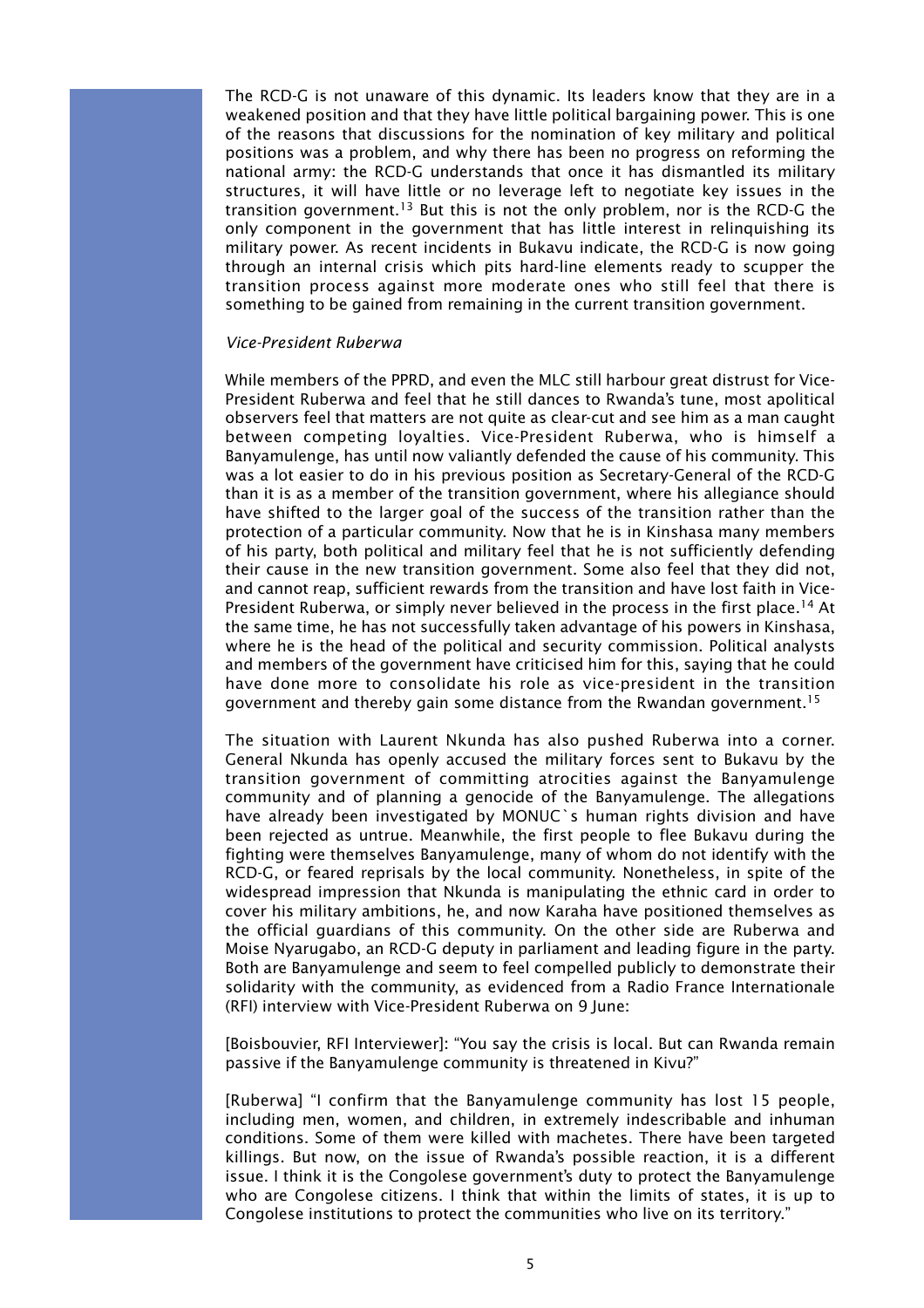[Boisbouvier] The two rebel leaders who captured Bukavu are former senior members of the Congolese Rally for Democracy-Goma [RCD-Goma]. Is the reputation of the movement, to which you belong, not tarnished today?

[Ruberwa] I do not think so. It is not incidents, which are certainly isolated, that can spoil our reputation. Today, these incidents are still minor compared to the other on-going peace processes such as the ones in Cote d'Ivoire or in Burundi where the situation is much more serious. Of course, it is a bad thing. We have condemned this rebellion, but at the same time, I think it was just an accident in our march towards peace.

#### [Boisbouvier] But, is RCD-Goma still a reliable partner?

[Ruberwa] Absolutely, Mr journalist. RCD is a reliable partner. Whether people like us or not, everybody knows that when we make a commitment, we are one of those who respect their commitments. And, we, as signatories to the peace agreement, have just held a meeting with the president of the republic. We had to clearly say that the provisions of the agreement should not be amended. It is our tenacity towards the agreement which makes us reliable. As a matter of fact, because we are reliable, we cannot rule out the possibility of incidents taking place. What matters is the attitude during the management of incidents. And we are doing our best in this matter.<sup>16</sup>

Although many in government as well as the majority of the general public feel that Ruberwa's loyalties lie with the Banyamulenge, some sources indicate that, behind the scenes, he and Nyarugabo are in fact attempting to bridge the gap between the hardliners and the government in order to keep the transition online in spite of tremendous pressure on them not to do so.<sup>17</sup> Although he has refrained from expressing any opinion on Rwandan involvement in the events in Bukavu, Ruberwa seems aware that the majority of Congolese are examining him harder than ever and has gone on a public charm offensive to explain his positions.

#### *Rwanda*

There is also the significant question of Rwanda's influence on the current situation. Most observers believe that Rwanda is almost certainly involved in at least arming and providing logistical support to Nkunda's forces.<sup>18</sup> A recent unofficial UN report leaked to the media indicates that the UN has concrete proof that Rwanda participated actively in the events in Bukavu in late-May and that it is still actively supporting Nkunda and his forces. The report indicates that a UN team of experts charged with investigating compliance with a UN arms embargo recently discovered evidence that Rwanda violated UN Security Council Resolution 1493 of July 2003 which imposed the embargo on all supplies of military material to armed groups operating in the DRC.

"Shortly after the fighting between the Forces Armées de la RDC (FARDC) and the rebel Colonel Jules Mutebutsi at the beginning of June, the UN experts travelled to Rwanda in the border region of Cyangugu where they were direct witnesses and documented Rwanda's failure to respect the sanctions regime…The group of experts concluded that Rwanda's violations constituted direct and indirect support, both in Rwanda and the DRC, to colonel Jules Mutebutsi's and Laurent Nkunda's mutinous troops during their military operations against the FARDC. Rwanda also exerted a certain level of command and control on Mutebutsi's forces."19

Given the circumstances, it is clear that Ruberwa's influence on the outcome of the situation is diminishing, regardless of his own possible intentions. Some observers have speculated that, under the circumstances, Ruberwa actually fears for his life, as, if he does not toe the line with Kigali, he may be killed.20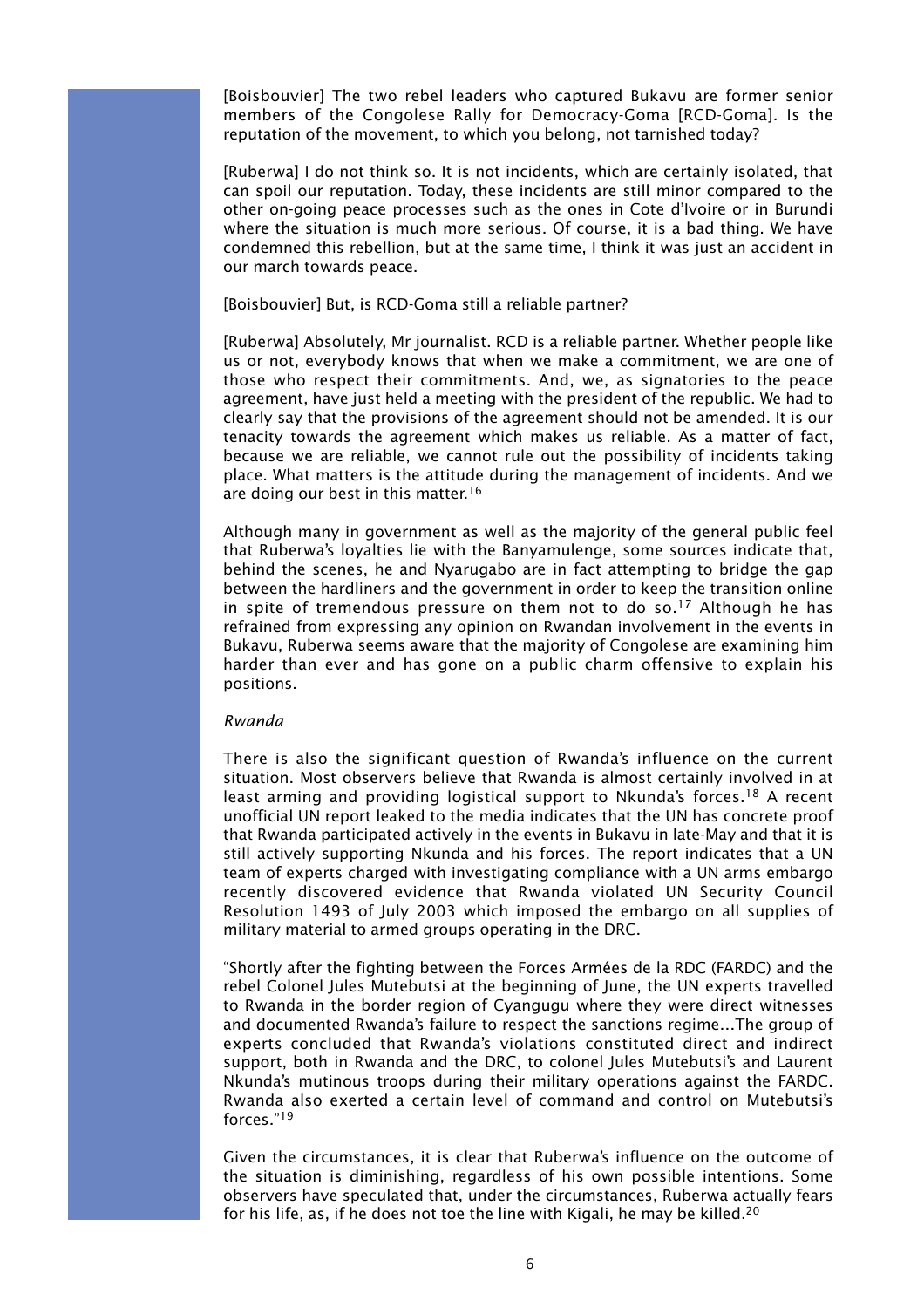#### *Bizima Karaha*

Ruberwa's position has been further undermined in recent days by the declaration, in mid-July, by Bizima Karaha, an RCD-G heavyweight who is now an RCD-G member of parliament that he and eight other parliamentarians are boycotting the transition process. Mr Karaha, who also hails from the Banyamulenge community has always been perceived as a hardliner. He is strongly disliked in Kinshasa not only for his ethnic origins, but also because he is seen as a key orchestrator of the 1998 attempt to oust Laurent Kabila, in whose government he had served as foreign minister until the outbreak of the second war which followed Rwanda's failed putsch. The fact that he was not accorded a senior role in the transition government despite his high-level involvement in the movement seems to have been a political concession to these realities. However, observers feel that he was not satisfied with his limited role as a deputy and that this is likely one of the reasons behind his move away from the party mainstream.<sup>21</sup> Whatever the explanation, the confluence of sentiment between the political and the military hardliners (General Laurent Nkunda) has only further complicated matters for Ruberwa.<sup>22</sup> In an open letter to Ruberwa, Karaha criticises elements of the transition government for making anti-Banyamulenge statements and for failing to protect the Banyamulenge community:

"We are horrified by the racist and xenophobic discourse of the political parties, political groupings, associations and the media who claim to be part of the presidency's circles. And, more importantly, we are stunned by the silence and indifference of the head of state and the government who lead one to believe that all of this takes place with their tacit approval, if not their support."<sup>23</sup>

Karaha also accuses members of the PPRD of lying about the ongoing presence of Forces Démocratiques pour la Libération du Rwanda (FDLR) in the FARDC.

"When a member of the government, Mova Sakanyi…allows himself to deny publicly and in the international media the existence on our soil of these genocidal elements, we say to ourselves that there is a reason to despair in our transition. But this does not surprise us since we have been able to get, from well-informed sources, information which confirms the active support for these genocidal forces by structures parallel to the military command and which depend solely on the maison militaire of the president. The same information indicates that these genocidal forces constitute the operational advance guard of the troops which are currently being deployed in the east, of which at least 60% are constituted of ex-FAR and Interahamwe."24

Karaha goes on to demand that the ex-FAR, the FDLR and the Interahamwe be demobilised, and that concrete action be taken to protect the Banyamulenge community which he fears will be threatened by the deployment of the FARDC to the east. He also demands that the RCD-G hold a general meeting in Goma to discuss the state of the transition and that the transition government be replaced by "an apolitical executive which is not composed of candidates running for election."25

The official response of the RCD-G to Karaha's proposals has been reserved. In addition to saying that the founding members of the party will look into his demands and what to do about the eight deputies who have resigned from parliament, Jean-Pierre Lola Kisanga, the former RCD-G spokesman and now minister of Labour and Social Services also said that a commission of inquiry should be constituted to look into the group's allegations of genocidal actions against the Banyamulenge community. However, Lola rejected the possibility that Rwanda would become involved in what he considered a matter internal to the RCD-G and also rejected the theory that there were any links between Karaha's initiative and Nkunda's military campaign.<sup>26</sup> Karaha and the eight other deputies were officially replaced the following week.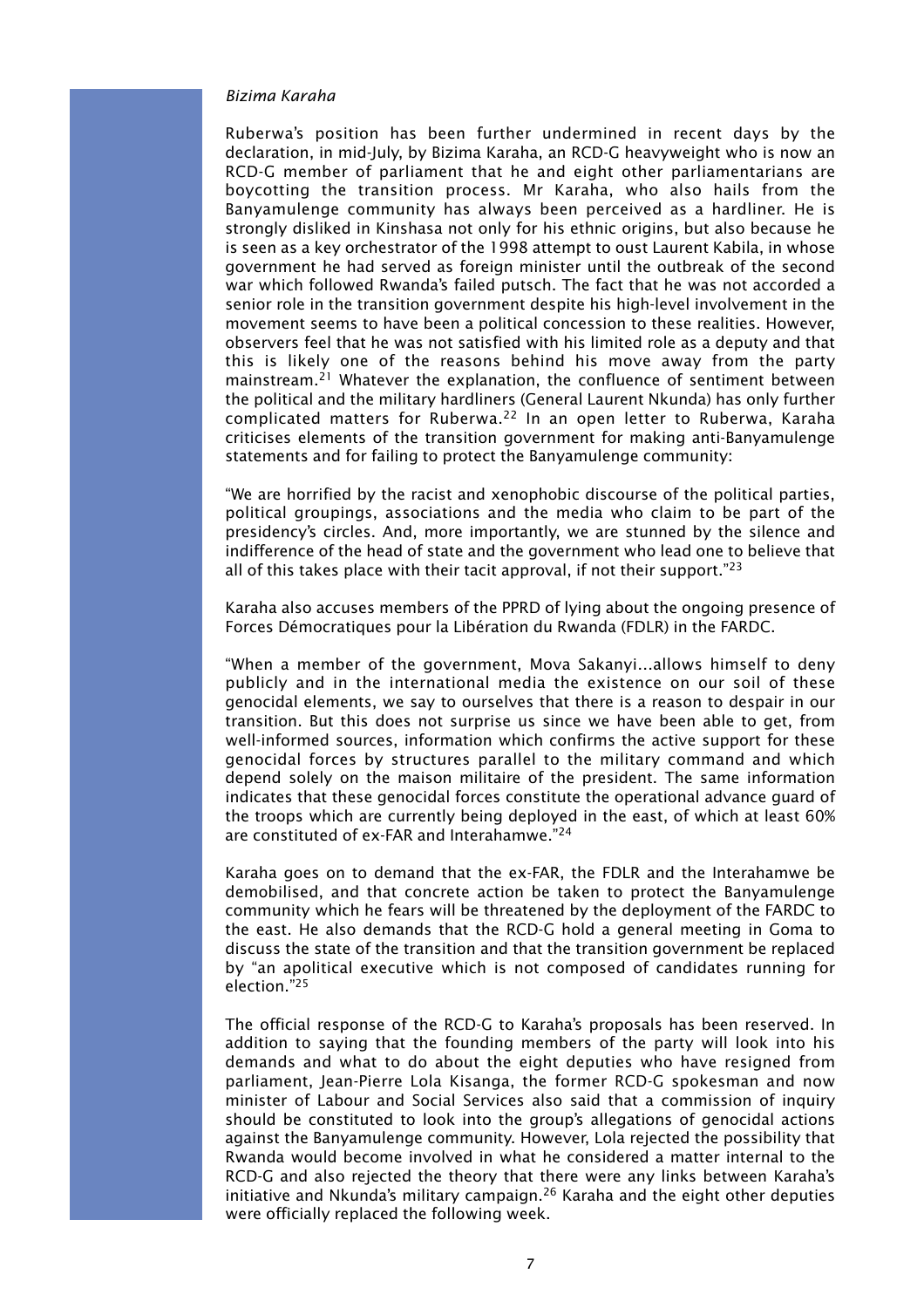#### *Introduction*

The Parti Populaire pour la Réconstruction et le Dévéloppement (PPRD)

The Parti Populaire pour la Réconstruction et le Dévéloppement (PPRD) is the political party set up by President Joseph Kabila during the Sun City negotiations in 2003. It comprises 250 founding members, the majority of whom are former members of the government of Laurent Kabila and the pre-transition government of Joseph Kabila, as well as old cronies of the late- Laurent Kabila. To date, the PPRD has neither elaborated a political platform, nor has Kabila addressed any general assemblies. It is essentially a shell-organisation which exists to dole out favours to old friends and to provide Kabila with a political vehicle in the run-up to elections.

Its new secretary-general, Vital Kamerhe, was until recently the minister of information in the transition government and, before that, a key negotiator in the lead-up to the all-inclusive peace accord. His appointment is seen as a first attempt to turn the PPRD into a more legitimate political party in the public eye. Kamerhe, who is originally from Bukavu and who is hugely popular in his hometown, is seen by some as a viable presidential candidate for the PPRD in the 2005 elections.<sup>27</sup>

Although it has not been discussed publicly, and probably will not for some time, there is some feeling that Kabila may want to retire from politics as soon as he can and that he will therefore not run for the presidency in 2005. Others question whether his father's cronies and his close advisors will allow him to stand down, but agree that if he does not, it will not be because he wanted to run for president.28 Speculation that Kabila is neither interested in, nor capable of, handling his current position has been rife in since he came to power in the wake of his father's assassination in January 2001.

Although the PPRD faction has certainly consolidated its power since the transition government came into power in June 2003, it does not seem that Kabila has himself managed to take the reigns of power firmly in hand. While the one-plus-four transition set-up, which provides for one president and four vicepresidents, could have allowed him to assert himself in a new environment, two factors have effectively prevented him from doing so: the disproportionate influence wielded by such as figures as Augustin Katumba Mwanke, Samba Kaputo, and Evariste Boshab, and the deep mistrust which continues to dominate relations between the presidential camp and the RCD-G and MLC.<sup>29</sup>

#### *Old influences – internal problems*

Several key figures in Kabila's immediate entourage continue to exert a disproportionate amount of control over the presidency and the president himself.<sup>30</sup> Augustin Katumba Mwanke, who hails from the same ethnic group as the late President Kabila, the Balubakat, is a former governor of Katanga and minister in charge of security matters in both Kabila governments. He is also one of several members of the Kabila government to have been named in the UN report on the illegal exploitation of natural resources. Katumba's official title is that of roving ambassador, a sufficiently vague function that allows him to wield considerable influence and to stay involved in key government matters. Evariste Boshab is the president's chief of staff and Samba Kaputo is the presidential advisor on security matters. Along with others such as General John Numbi, the head of the air force, and Didier Kazadi, a key security official, they form an influential, but by no means cohesive, group surrounding Kabila. All of them understand that they will be unable to survive politically beyond elections and that their political fate is intimately linked to that of Joseph Kabila.<sup>31</sup>

There is evidence that although they are engaged in various functions in the transition government, these actors are dissatisfied both with having to share power during the transition, as well as at the prospect of losing power in the future. Consequently, they have set up parallel structures which allow them to continue to exert influence over key issues. The most notable of these structures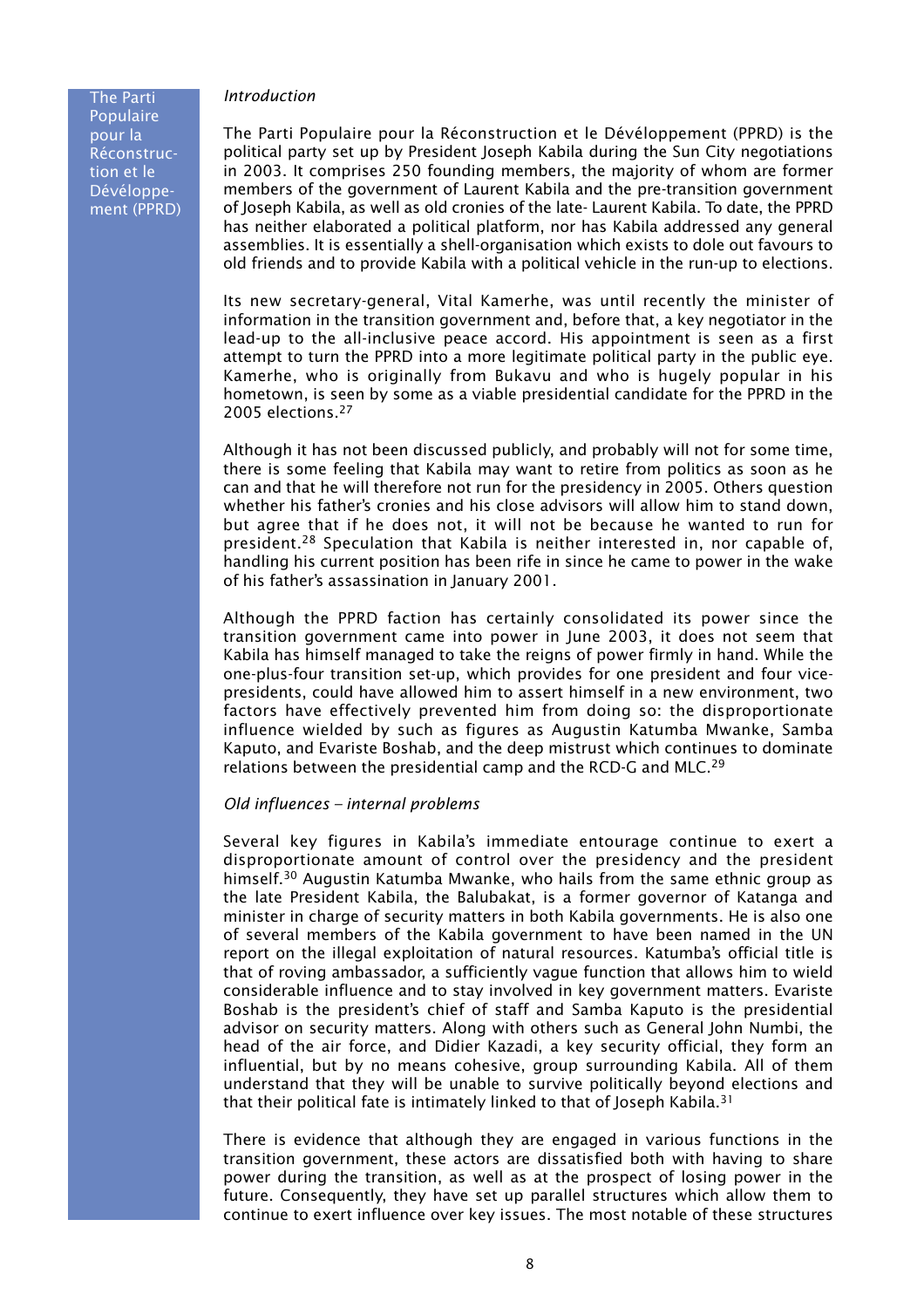is the *maison militaire*, which was strongly influenced by the president's close advisors, notably Numbi.32

It is this group that has is also widely blamed for the two coup attempts which have taken place over the last six months.<sup>33</sup> The 28 March coup, which was blamed on a group of exiled former elements of the Forces Armées Zairoises (FAZ) – the army of the late President Mobutu Sese Seko, failed when the 20-odd soldiers involved failed to consolidate their hold on several key military installations. The government sought to place the blame on exiled politicians from the Mobutu regime, but the theory that members of the presidential camp orchestrated the events in order to be able to slow down the transition process has now been commonly accepted and seems the most plausible. In the words of one senior diplomat: "These people wondered how they could consolidate all power in their hands, and the answer was to create a national emergency. The problem was that they did not think the plan through and the back-ups never arrived."34 According to the same source, the aim was not necessarily to kill the president, but rather to exert sufficient control over the capital to justify the declaration of a state of emergency and the suspension of the transition.

Meanwhile, when the government presented the captured suspects to the media several days after the coup attempt, the suspects themselves did not seem to understand what they were being charged with. One of the accused stated that he had actually already been in prison for some time, indicating either that he could not have participated in the coup attempt, or that the organisers used imprisoned men to stage the coup.<sup>35</sup>

A government inquiry into the matter has yet to make its findings public.

A second coup attempt followed in early June coinciding with fighting in Bukavu. During the night of 10 June, Major Eric Lenge, a long-standing officer in the Garde Spéciale de Sécurité Présidentielle (GSSP), the presidential guard, seized the Radio et Television Nationale Congolaise (RTNC), the state broadcaster, and declared that he was suspending the transition. He appealed to the population and the political leaders, including the president, to remain calm, warning that if they did not, there would be a bloodbath in the capital.36

Subsequently Lenge, accompanied by some 20 troops, was able to circulate relatively freely in Kinshasa, returning to the Tshatshi military camp by 7:30 in the morning, where he was then allegedly surrounded.<sup>37</sup> Lenge nonetheless was able to make his escape from the military camp and head towards the Gombe part of town, where he attempted to seek asylum at several embassies before disappearing along the main road out of town, in the direction of Bas Congo province. At this point, military officials as well as most of the population of the city were well aware of the events that were taking place. It is therefore highly unlikely that Lenge was acting alone. One intelligence officer speculates that support for Lenge may have come from the Congolese air force, as the helicopters sent to pursue him headed in the opposite direction from where he was known to have fled.38 This is a possible scenario, in particular as Lenge had been recruited into the military by John Numbi<sup>39</sup>, the leader of the youth wing of the Katanga political grouping, Jeffery, of which Lenge is also a member. Numbi is also the current head of the Congolese air force and a key member of the *maison militaire*. The same source indicates that the coup was to have been more extensive, but that Lenge jumped the gun following an argument with the president that day.

Once again, observers have blamed members of the presidency for the Lenge coup, arguing that they were pursuing the same objective in June as they had in March. What remains unclear in both incidents is the extent to which the president himself was aware of what was going on. But senior PPRD figures in the government have acknowledged that disillusioned elements do represent a threat to the president. One senior official acknowledged that is has been a mistake not to replace those officials responsible for security matters, and expressed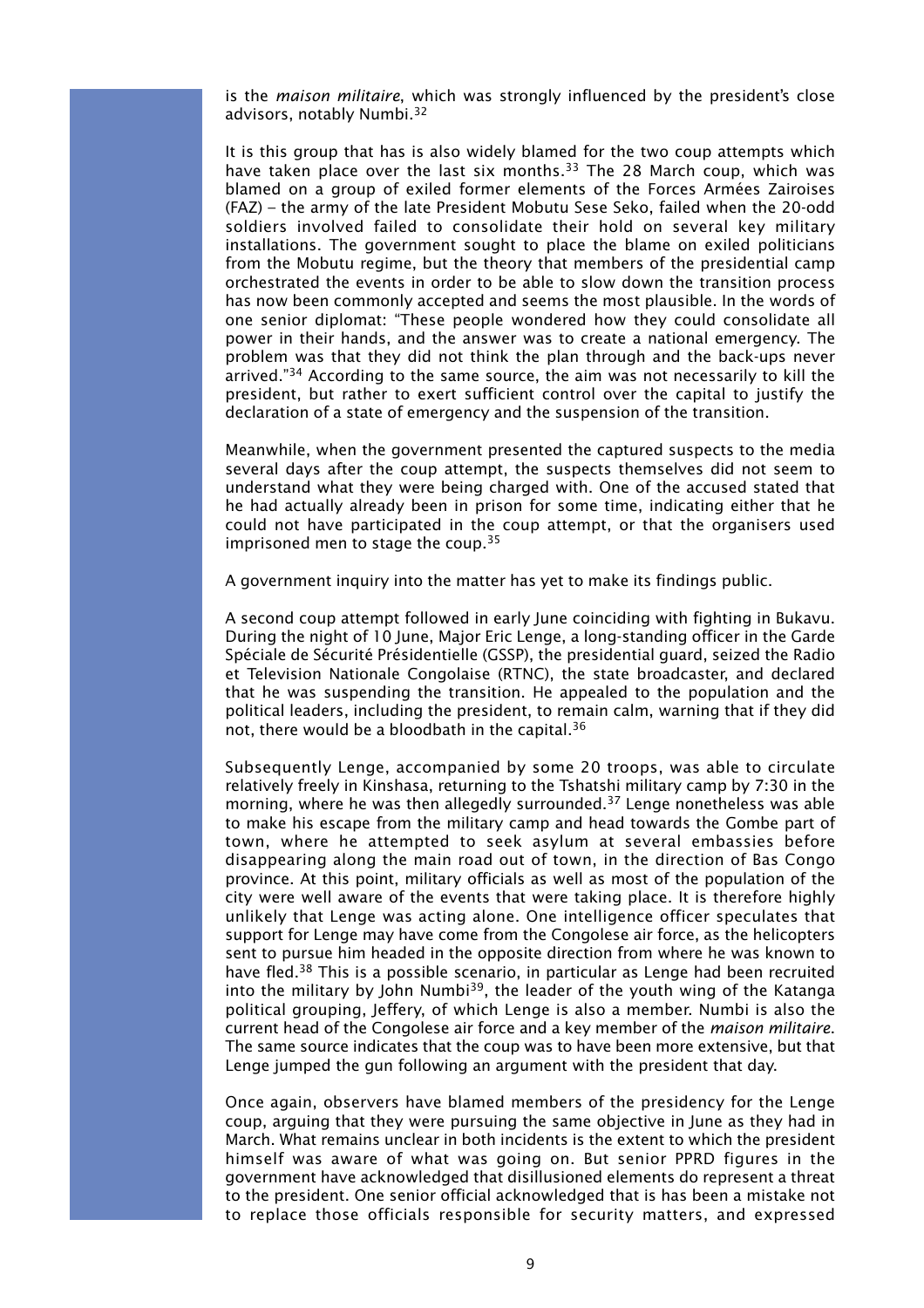disappointment that there were no major changes to that effect in the longawaited cabinet reshuffle which took place on 11 July. "The president should have replaced all those who are responsible for security matters, the minister of the interior, the presidential security advisor, all the heads of the security agencies, to send a message that he is in control…How can you rely on your existing security when one member of your presidential guard is responsible for a coup attempt? That should have been the occasion to change the structures and the people." 40

The same source also acknowledged that Kabila may hesitate to replace existing security officials, many of whom are left over from his father's days, for fear that they will link up with other disgruntled former officials who still hope that one day they may be able to come back to power. "One of the problems we have here is that the state is the only employer. Once you are out of government, you face extreme pauperisation. Look at people like Mwenze (Kongolo, former minister of justice and later security in both Kabila governments.) Today they are nothing, they have no power."41

### *Relationship with the RCD-G and MLC*

# *RCD-G*

The position of the PPRD on the sincerity of the RCD-G as a component in the transition leaves little room for doubt. One senior government official says: "I have lost all respect for Ruberwa, there is no difference between him and Nkunda or Karaha. He pretends that he is playing the game here. But he is not at all on the side of the transition government. He has to play the Congolese card if he sees that these people are trying to undermine the transition institutions. I don't believe that he is sincere at all. He is playing the Banyamulenge card."<sup>42</sup>

That members of the PPRD component should express themselves that way is no surprise. Many genuinely feel that the RCD-G, and by the same token, Rwanda, cannot be trusted and are not interested in finding a durable solution to the problems in the DRC. This type of attitude dates back to 1998, when most of the senior military and security positions in the Kabila government were occupied by Rwandans or Congolese Tutsis who had helped Laurent Kabila oust Mobutu in 1996. When the alliance turned sour and these officials turned on Kabila, it gave birth to tremendous resentment and even hatred, which continues to colour relations with the RCD-G (and Rwanda) to this day. In addition, the PPRD is well aware that the population generally shares this view and has virtually made hatred of the RCD-G and Rwanda its official party platform. In spite of all parties paying lip-service to the idea of reconciliation, there is no chance that there will be any real improvement in relations between the former government and the RCD-G until it is no longer politically expedient to openly revile them. At the moment, the RCD-G and Rwanda remain synonymous entities in the minds of many senior officials from the PPRD, as is demonstrated by Kabila's reaction to the outbreak of fighting in Bukavu:

"It is clearly an attack on our country by Rwandan troops," Kabila said on national television Wednesday evening, calling for a "general mobilization" of all human, financial and material resources to "defend the nation…. We must retake control of the town, re-impose order and reinstall the legitimate authorities who were recently appointed," said Kabila.<sup>43</sup>

#### and

"In reality, Rwanda's reaction is aimed at preventing the effective reunification of the country and the re-establishment of state authority across the national territory," Kabila said in a broadcast address to the nation."44

Antoine Ghonda, the Congolese minister of foreign affairs, who represents the MLC, echoed similar distrust of Nkunda's official justification for attacking Bukavu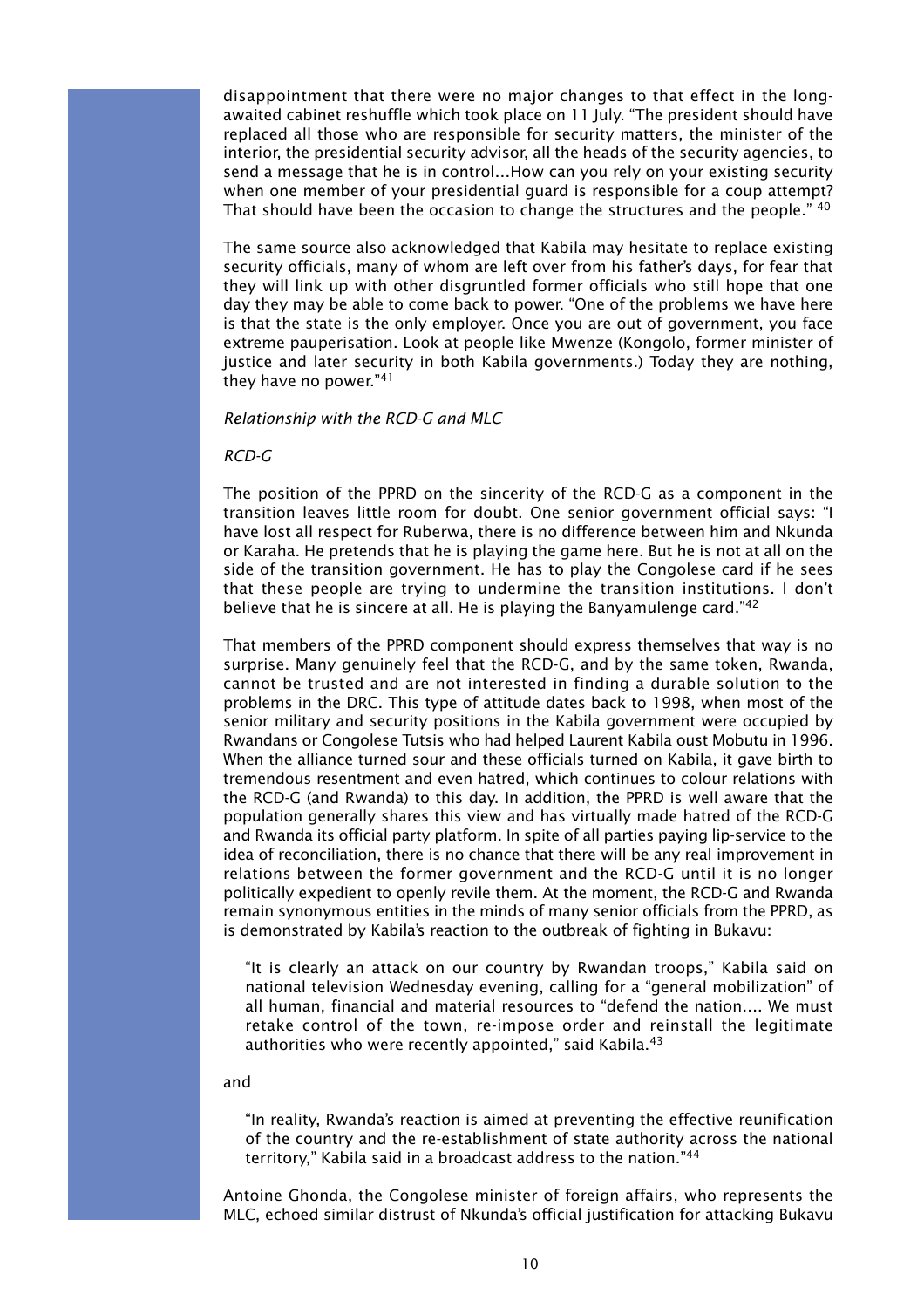"That would be a shortcut. Congolese Tutsis have no problem, so talking of protecting them is just a pretext to jeopardize the transitional process. Today I believe that instability in the DRC can only contribute to strengthening the Rwandan process, because when you take a close look at things, while attention is focused on tension between the Congo and Rwanda, it is hard for the international community to pay attention to what is happening in Rwanda."45

At the same time, Ghonda ruled out the possibility of finding a negotiated solution to the crisis, and did not even mention discussing the matter with the RCD's representation in the capital.

"Today, we are resorting to everything. We have been using diplomacy but, unfortunately, we have the impression that force is the best solution. And I think that the best thing to do is for the international community to very clearly condemn these two renegade officers who captured the town of Bukavu [allusion to Col Jules Mutebutsi and Gen Laurent Nkunda], causing the death of more than 100 people. You would certainly not expect us to congratulate them, by saying that we must negotiate."46

But behind the scenes, some senior members of the government seem to have grown tired of the sporadic exchange of accusations between the Congolese and Rwandan governments and want to move on to concrete action. One senior official who has been in both Kabila governments says that it is now time to: "…find the solution to our own problems and take the pretext for Rwanda's involvement in the Congo away from them. We can do this by dealing with the Banyamulenge question and the Interahamwe question…We have a communication problem, we need to stop looking like we support the Interahamwe, …and we need to take care of the question of Banyamulenge nationality."<sup>47</sup> While the official in question has the ear of the president, it is unlikely that he will be able to outweigh the more hawkish elements of the PPRD who have no interest in bringing a definitive end to chaos.

# *MLC*

Relations between the MLC and the PPRD are relatively sound at the moment. Jean-Pierre Bemba, the leader of the MLC and one of the four vice-presidents, has openly aligned himself with Kabila since the outbreak of fighting between Nkunda and FARDC troops. Shortly after the call for reinforcements to be sent to the east, Bemba donned his old military uniform and cut a formidable figure as he rallied his troops to the cause.<sup>48</sup> This has an important impact on the population, which is desperately looking for a leader who will take action and on whom it can rely.

At the moment, the MLC stands nothing to lose from aligning itself with the PPRD and the president in the current situation. It is in fact a politically shrewd calculation, as it not only allows Bemba to demonstrate his patriotism, but it also helps sideline the RCD-G.49

Of the three main belligerents to form the government, the MLC seems to have fared best to date. Vice-President Jean-Pierre Bemba and his number two, Olivier Kamitatu, the president of the national assembly, are widely seen as performing their functions competently and have not been seen to be dragging their feet on key issues such as the nomination of military commanders or provincial governors, two initiatives that were only realised after long delays. The MLC also does not carry the baggage that the RCD-G does. Although it was backed by Uganda, it was and is still now generally perceived to be a Congolese-based movement, and its leaders have managed to escape the stigmatisation that has befallen Ruberwa and other RCD leaders who are still perceived as puppets of the Rwandan government.

The Mouvement pour la Libération du Congo (MLC)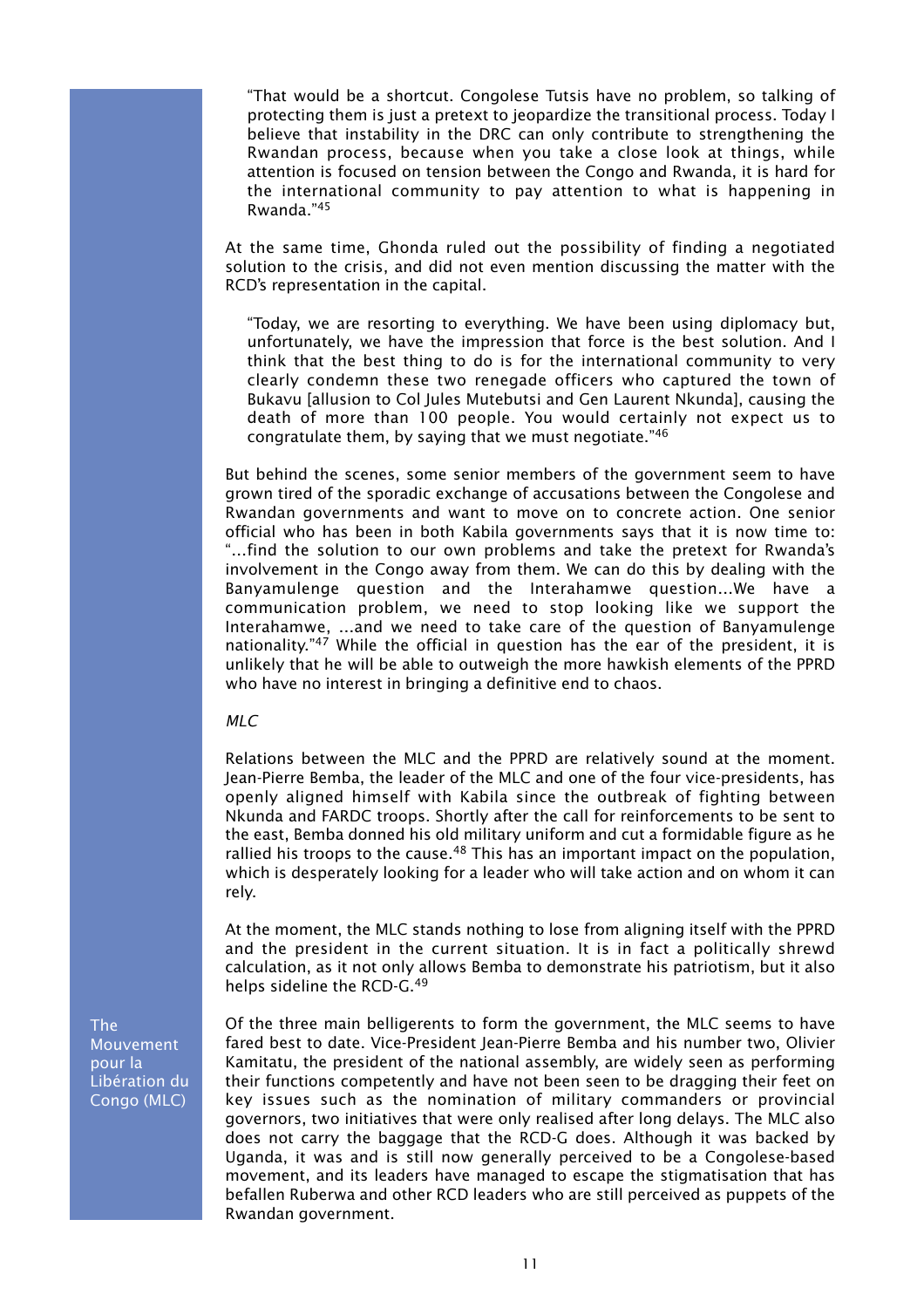There are indications however that Ugandan President Yoweri Museveni still has a strong influence over internal MLC matters. Following the African Union summit in Addis Ababa at the beginning of July, local newspapers in Kinshasa began publishing rumours that Foreign Minister Antoine Ghonda, who hails from the MLC but is seen to have edged closer to the Kabila camp, might be replaced because he disagreed with Museveni on key issues. This was confirmed by a senior MLC official who indicated that the order to replace Ghonda had come from Museveni himself.50

Overall however, the MLC has been maintaining a low profile in the transition government, giving the outward impression that it is cooperating with the process. Within the MLC however, there do not seem to be any illusions about the transition process, nor are there attempts to whitewash its mitigated achievements. One senior MLC official who acknowledges that progress has been slow, attributes the problem of delays in the transition to the fact that the parties are still attempting to operate on a consensus basis. The same source argues that additional problems are the quality of some of the people who are in the transition government and the fact that many of the participants are concerned about their fate in elections.

"We have three problems. One is that we are still trying to operate on a consensus basis. This means that we go around and around because we find ourselves with one or another group imposing a veto right on key decisions. This has lead to many delays. The other problem is that we were not very demanding in the criteria for choosing those who participate in the transition. The result is that we have many mediocre people working in the transition government. The final problem is that none of the transition leaders were chosen by the people. Most are worried about the elections because they know that they will not win. In the meantime they see the transition as a time to collect their reward and to help themselves."51

According to the official, the desire to cling to the spoils of power is precisely the problem which led to the staging of two successive coups in March and in June 2004. He attributes these to the radical elements in the presidential camp who know that they do not stand to gain from successful elections: "The radical elements in the presidential camp wanted to slow things down. They, the Katangans in particular, feel that Kabila has squandered the power that was given to him after the death of his father."52

But the official also downplays the importance of such attempts to destabilise the transition: "They cannot succeed in doing this, the MLC and the RCD still have their military, the disgruntled elements cannot alone stop the transition."53 This statement indicates the extent to which the military power of each group still plays an important role in the current dynamics in government. This is both a cause and effect phenomenon: on the one hand, the unstable security and political situation discourages the groups from effectively dismantling their control over their armed elements, while at the same time, the divided nature of the military and security forces makes it possible for the individual groups to rally their armed elements to their own cause and create instability when it is politically expedient. This is a key obstacle in the transition: as long as the various groups continue to choose to maintain "their own" military powers and command structures in order to use them as leverage in balancing the political game, there can be no effective reintegration of the Congolese army.<sup>54</sup>

The overall political framework is also off-kilter. This is to a great extent a historical problem: "We have a recurring problem in this country. In 44 years of independence, we have had 11 wars. Just look at the cause of this last war, it was due to the lack of government legitimacy. When access to government is like access to a private club…the only alternative is to take up arms…. If we do not have elections, others will again say why sit back and watch and go and get access by force."55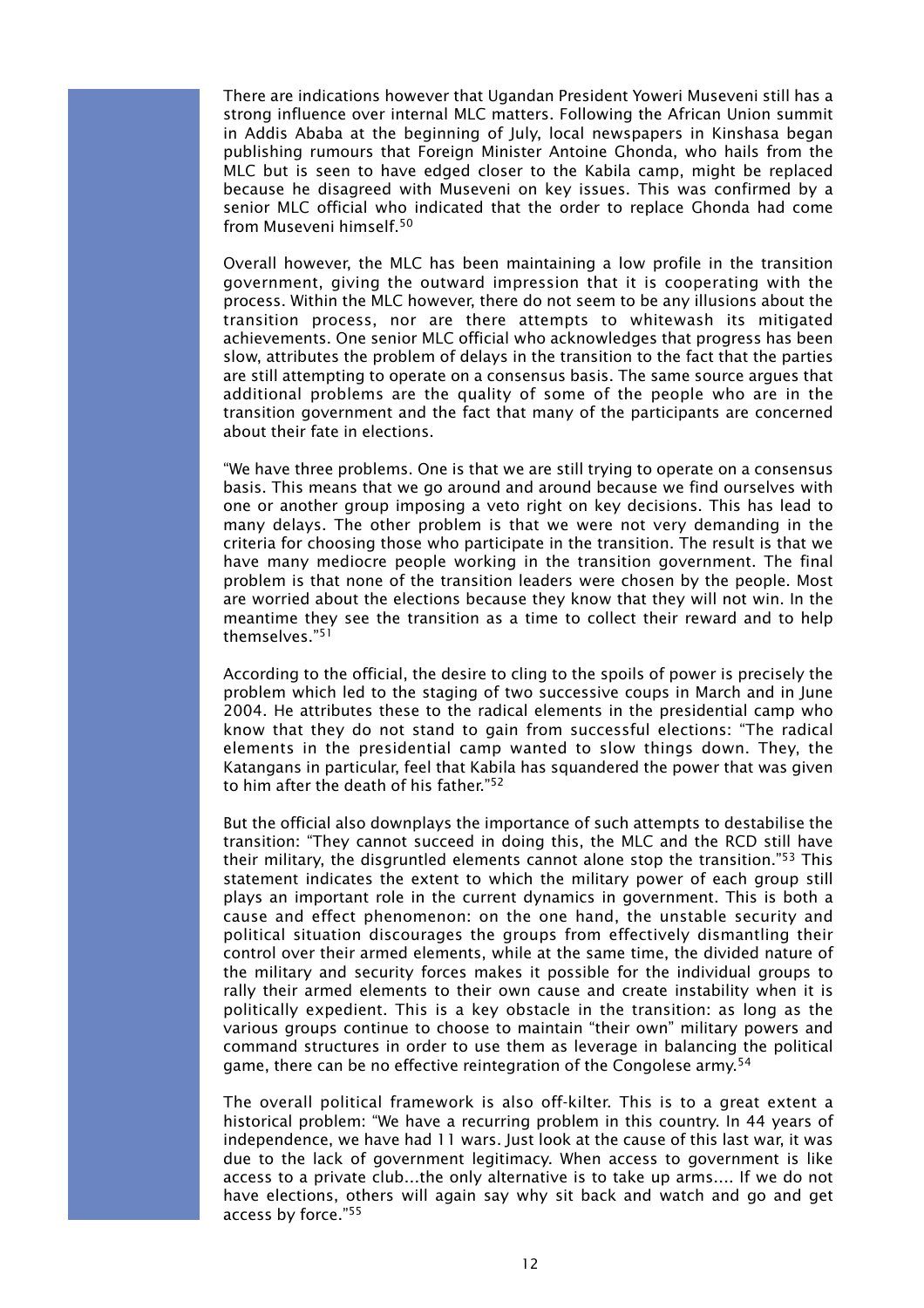This is why he argues in favour of holding elections as soon as possible; "It is not likely that the elections will take place in June 2005 and we will probably have to take a six month delay, but no one wants to say that. The elections won't be perfect, we just started, but they will take care of the problem of the illegitimacy of the political class."56

As stated above, the MLC has openly aligned itself with Kabila since the outbreak of violence in the eastern part of the country. Like the PPRD and the presidential camp, the MLC has accused Rwanda of supporting Nkunda and has condemned its involvement. Senior MLC officials are also unwilling to accept Nkunda's pretext that he attacked Bukavu in order to prevent a genocide of the Banyamulenge community. "Before the events, Nkunda was in Rutshuru from where he indicated that there was an increase in Interahamwe activity. Then, suddenly he makes an about-face and attacks Bukavu, forgetting completely about the Interahamwe. This doesn't make any sense."57

The same official indicates that Nkunda's attacks did not come as a surprise, indicating that General Obed, the government-appointed military commander of the eighth military zone, troops of which defected to Nkunda's camp, had been calling for help in the months leading up to the attack on Bukavu. According to the source, Obed had complained that he was unable to control the troops under his command because many were loyal to Nkunda, in particular those of Banyamulenge origin. According to this theory, Obed, a former commander in the RCD's army and himself a Banyamulenge, was and continues to be caught between his official duties as the commander of the military zone, and the reality that his troops are far from being loyal either to him or to the FARDC.<sup>58</sup>

The weary Congolese population has had little reason to be hopeful over the past few months. Two successive coup attempts in the capital Kinshasa and the fall of Bukavu to renegade RCD-G troops have left most with the feeling that the transition is rapidly imploding, that war may again become the order of the day, and that national elections are a dream that is unlikely to come true. Local newspapers are harshly critical of all the Congolese leaders involved in the transition, and the general feeling is one of profound malaise. So far few Congolese, not even those living in the capital Kinshasa have felt the benefits of a transition government. While Congolese are once again free to move throughout the country – prior to mid-2003 travel across the frontlines was impossible – this is a meagre peace dividend for a population that has suffered through two wars in the past decade.

The intense sense of frustration became palpable when Nkunda's takeover of Bukavu in early July prompted demonstrations in cities throughout the country. In Kinshasa, as in other parts of the country, anger was initially directed at the United Nations Mission in the Congo (MONUC), but quickly spread to include the headquarters of the RCD-G, MLC and several opposition parties. Chanting *"Un plus quatre egale zero"* (One plus four equals zero – a reference to the presidential and vice-presidential set-up), students also harshly criticised President Kabila. Many believe that the PPRD sponsored the demonstrations, but even if they did, the genuine frustration of the population seems to have turned against it. In addition, sponsored demonstrations do not usually take on the magnitude these protests did, and they are remarkable for the fact that Congolese have not taken to the streets to protest in over a decade.

A recent poll conducted by the *Bureau d'études et de recherche* (BERCI) indicates that 90% of the population supported the protests, and that an equal number would support similar protests if they were to happen again. Equally interesting is the fact that the majority of those polled placed the blame for the fall of Bukavu primarily on Kabila, followed by the transition government.59 Although most people also believe that the Rwandans are involved in the matter, this outcome suggests that the population nonetheless holds the head of state responsible for maintaining order in the country. The same poll indicates as well that Kabila's popularity had dropped to an all-time low of 32%.60

Popular sentiment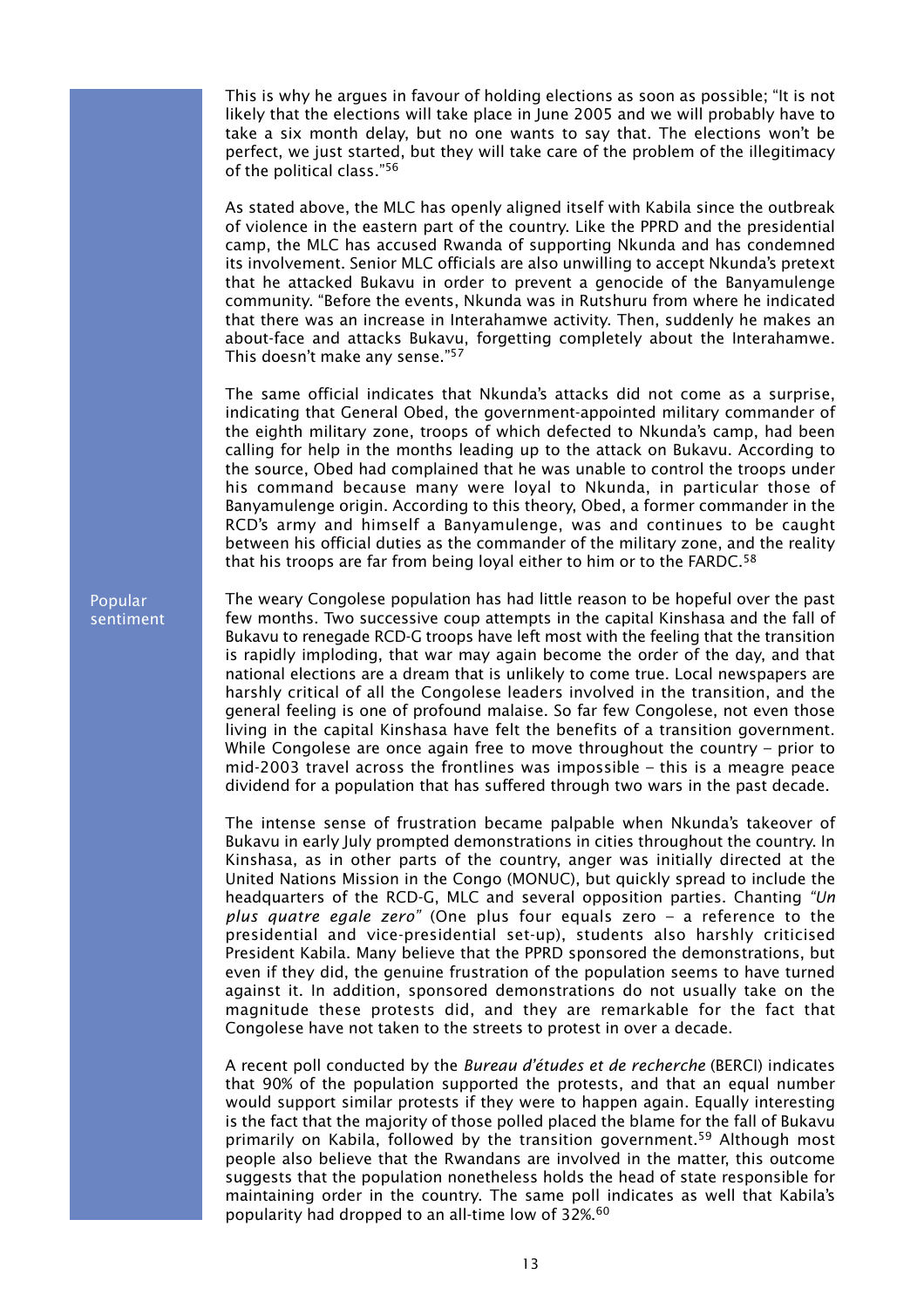Although the president's approval rating has been acceptable in the past, he has always suffered from an image problem that is to a great extent self-perpetuated. Before coming to power following his father's assassination, Joseph Kabila held the position of head of the armed forces. On the day of his inauguration, few people knew who he was and many doubted that he was in fact the late Kabila's son. Because he grew up outside of the country and spoke only poor French, many accused him of being Rwandan. Three and half years later, he has failed to overcome these doubts and prejudices, to a large extent because he remains a distant and mysterious leader who has never established a connection with the population. His rare television appearances are painfully orchestrated and prerecorded and little of his natural charm comes across.61

The international community

The international community continues to play a key role in keeping the transition on track, most prominently through the *Comitée Internationale pour l'Appui à la Transition* (CIAT, the International Committee to Accompany the Transition) which includes representatives of the five permanent members of the Security Council as well as the ambassadors of Angola, Belgium, South Africa and Canada, and the special representative of the secretary general and head of MONUC. Meetings between the president and the CIAT are to be held every month, but, as several senior diplomats explain, they are in fact far more irregular. The CIAT has not met with the president since April. Nonetheless, the body plays an important role, and the various parties in the transition government acknowledge that they often look to the CIAT to arbitrate and apply pressure in the negotiation of key issues.<sup>62</sup>

MONUC continues to play an important part in the peace process in spite of losing considerable credibility in the public eye since the fall of Bukavu and subsequent protests against its installations throughout the country in early June. The UN Security Council is due to review MONUC's mandate in late-July. It is widely expected that MONUC's mandate will simply be rolled over and that requests for increased troops to reinforce their presence in Kinshasa and increase troops numbers in the eastern part of the Congo will be decided at a later date.

Meanwhile, the Rwandan and Congolese government recently agreed on the constitution of mobile teams composed of representatives from the Rwandan and Congolese military as well as UN and African Union (AU) military observers to investigate allegations that there are Rwandan troops in the DRC as well as that the Interahamwe are actively involved in fighting alongside Congolese troops. If properly implemented, this could also have a positive impact on soothing the tempers on both sides of the Rwandan-Congolese border.

Institutional progress

In spite of the prevalent impression that the transition government has not achieved much over the past year, it is worth noting that some progress on key issues has been made.

#### *The five institutions of the transition*

On 6 June, the law governing the Independent Electoral Commission (IEC) was officially signed by President Kabila. "According to the law, the IEC will be made up of 21 members who will be proportionally designated by the components and entities that participated in the Inter-Congolese dialogue on the basis of the principles of competence, experience, a high level of morality et provincial representation, in the order of three members per component and two per entity of which at least one member per component and entity will be a woman."63 In addition, the law stipulates that members of the IEC must be at least 25 years of age, have a university diploma or equivalent or five years relevant work experience. None of the members of the electoral commission may hold other positions in the transition government, the police or military, public institutions, or the provincial administrations. 64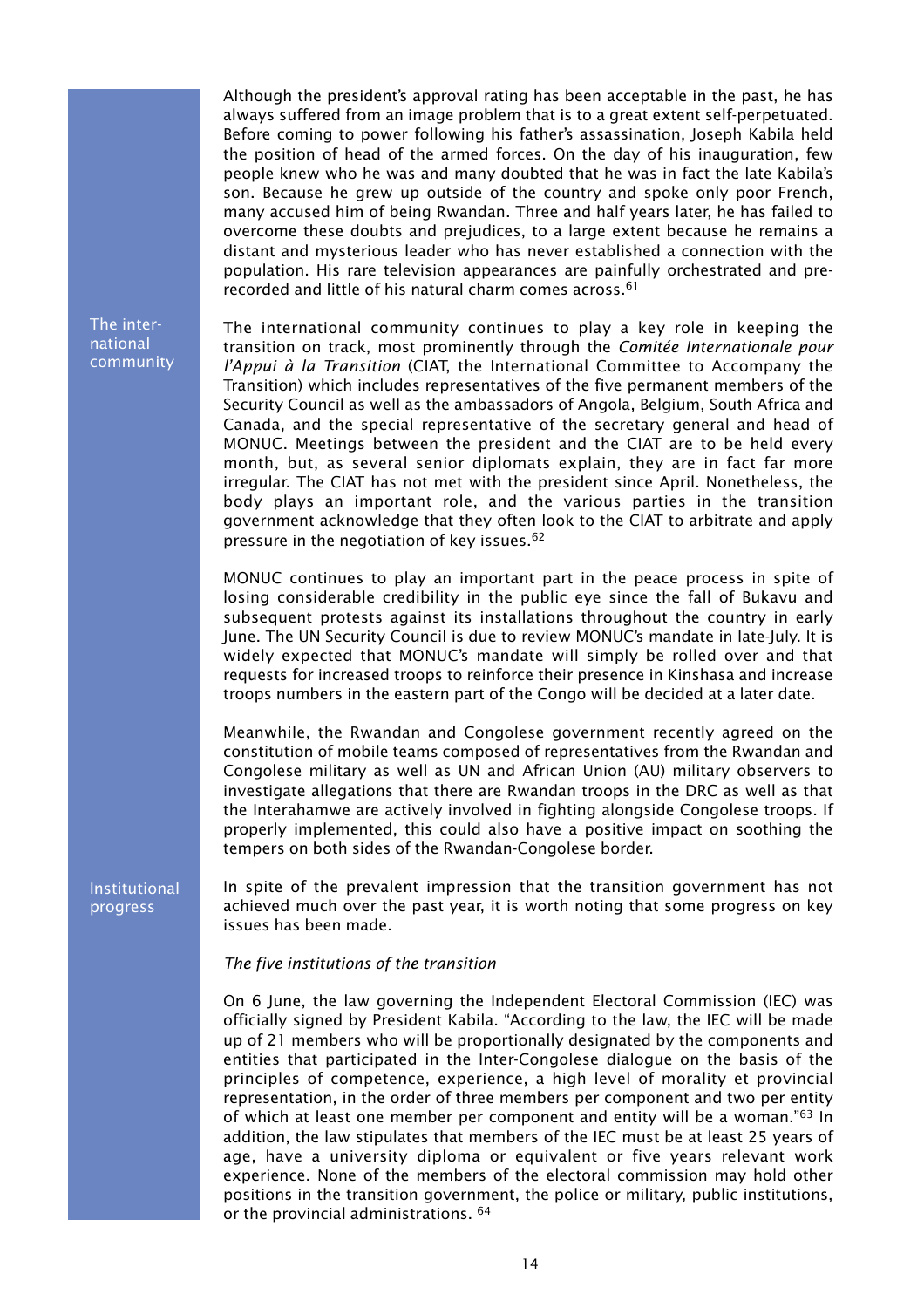The governing law also stipulates that the IEC enjoy complete independence from the other institutions of the republic, and that none of its members can be legally pursued either during or after their employment by the IEC.65 To date, 13 representatives have been designated and the remaining eight are expected to be in place before the end of July.<sup>66</sup>

According to the current electoral schedule, the presidential candidates will be nominated in June 2005. This will be followed by a period of campaigning which will culminate in the holding of elections in July 2005. Final election results are to be announced at the end of July 2005.67 However the global and all-inclusive accord provides for two six-month delays if, and only if, there is a logistical problem linked directly to the organisation of the elections. Most observers believe that at least one extension will be necessary and cast serious doubt on the country's ability to organise elections at all. Abbe Appollinaire Malu Malu, the president of the IEC is more optimistic: "We are not going to wait until things are perfect to get started, This year we have set ourselves the objectives of establishing the voters list, that is doing the census and starting on electoral education…. The first elections are not going to be perfect. Their leitmotif should be – Limit the damage and assure a high degree of credibility and accountability.<sup>768</sup>

According to a study done by the IEC, there are between 22 and 28 million Congolese who are of voting age.<sup>69</sup> The IEC plans to set up 64 census bureaus throughout the provinces, each staffed by six people, and Malu Malu expects to employ 36,000 people to conduct the census throughout the country.<sup>70</sup>

The electoral law is currently being discussed at government level and is on the national assembly's agenda for the current extraordinary session.71

None of the governing statutes for the four other transition institutions – the Media Authority, the Human Rights Observatory, the Truth and Reconciliation Commission or the Anti-corruption Commission have yet been signed into effect. However, they have been elaborated and are expected to be adopted by the national assembly in the extraordinary session which is currently taking place. In spite of the fact that they do not yet have governing statutes, all four of these institutions have a president, staff, buildings and programmes that are already operational.

#### *Military law*

The long-awaited law on the organisation of the military was finally adopted in late-June, the main sticking point was the size of the presidential guard. Led by the PPRD's leading deputy Babi Mbayi, the PPRD delegation walked out of the national assembly to protest against other deputies' refusal to approve a 15,000 person presidential guard. The issue was later excised from the military law, with the national assembly deferring the decision on the size of the presidential guard until the time when the number of the new Congolese armed forces has been determined.

According to the law, the head of state holds the function of supreme commander of the FARDC. However he must consult with the Superior Defence Council (SDC) and the government before taking key decisions such as declaring war or a state of emergency.<sup>72</sup> Any such decision must be considered by the National Assembly and the Senate.73

In line with the provisions of the transition constitution, and the law on the organisation of the military, the SDC is composed of the following people: the president, the four vice-presidents, the minister of defence, the minister of the interior, decentralisation and security, the minister of foreign affairs, the chief of staff of the FARDC, and the chiefs of staff of the army, air force and navy.<sup>74</sup> The SDC is to hold at least once-monthly meetings or when necessary, and can be convoked by the president or any one of the four vice-presidents.75 The meetings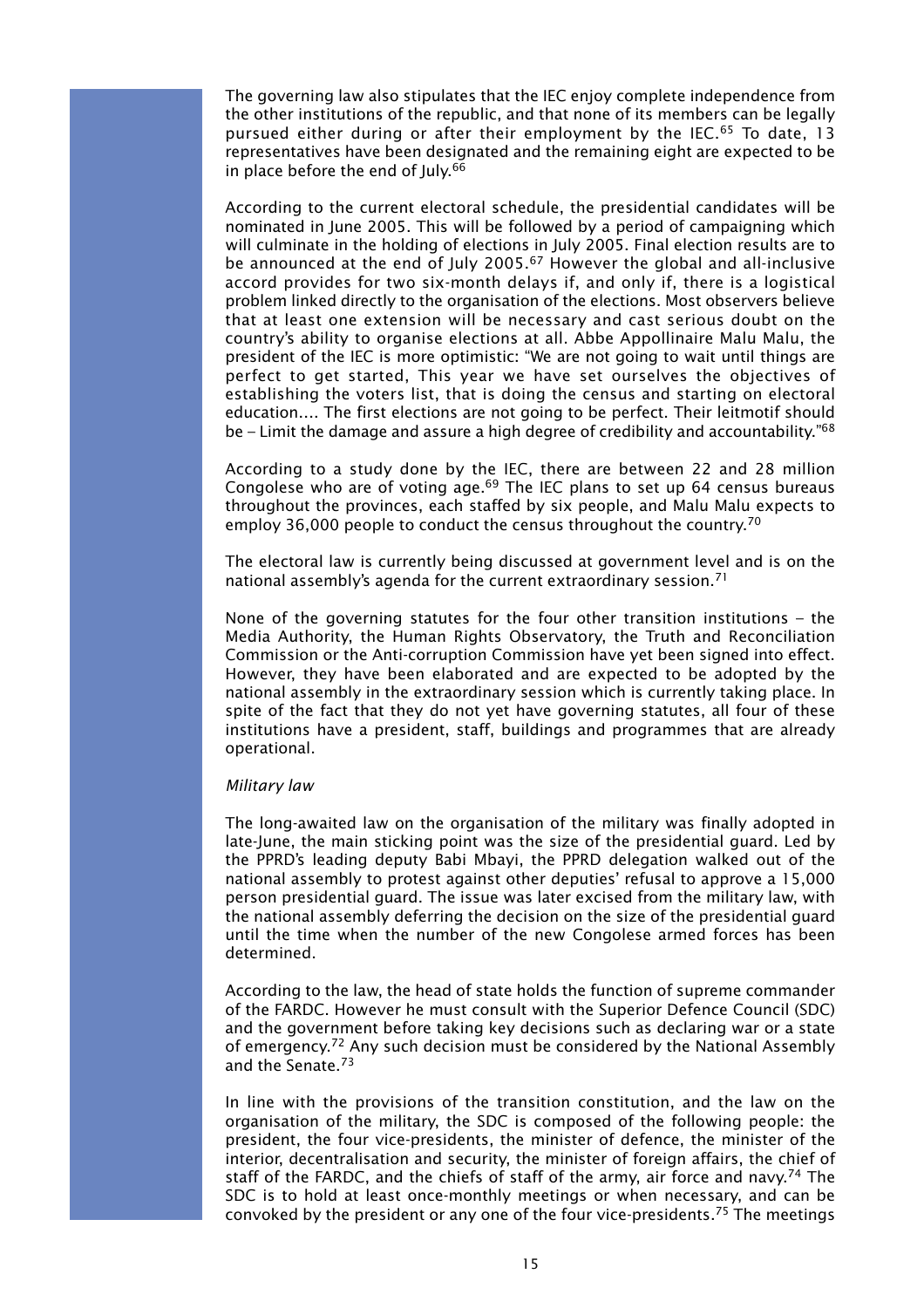of the SDC are presided over by the president; in the event of his absence they are presided over by the vice-president in charge of the political, defence and security commission<sup>76</sup> (Ruberwa).

#### *Amnesty law*

The draft amnesty law is currently being discussed by the government and is expected to be adopted in the current extraordinary session. Once adopted, the amnesty law will replace the general amnesty granted by presidential decree in April 2003. According to the draft law, the amnesty is accorded to all Congolese who are being legally pursued or have been convicted of acts of war, political infractions or infraction of opinion. Also benefiting from this amnesty are all Congolese living inside or outside of the country who, in whatever manner, committed the aforementioned infractions.77 According to article two of the draft law, acts of war are defined as "…all actions resulting from military operations which are authorised by the laws and customs of war…" Exempt from amnesty are those who have killed or have attempted to kill the head of state. The draft amnesty law also does not cover war crimes, acts of genocide or crimes against humanity. The proposed amnesty law covers the period from August 2, 1998 through June 30, 2003.78

#### *Nationality law*

The law governing Congolese nationality has been elaborated by the commission on political, defence and security matters and is still with the vice-president of that commission. It too is on the national assembly's agenda for the current extraordinary session.

#### **Conclusion**

The crisis in the eastern part of the country, and the various parties' reaction to it has forced the problems of the transition in the Congo into the open. At the heart of the matter lies the transition government's failure to make the transformation from a heterogeneous group of former belligerents into a cohesive government working to achieve common goals. Instead, the various parties, in particular the three main belligerents – the RCD-G, MLC and ex-government – have clung to their individual spheres of influence, maintaining parallel military and power structures to use as leverage in negotiating defining issues in the transition. This unwillingness to cede power has been the main reason for which there has been no progress on the reintegration of the army, and why essential steps such as the promulgation of the law on the organisation of the military, and the nomination of provincial governors have been taken only after long delays and protracted negotiations.

But the fact that the various actors still regard one another with intense distrust, and attempt to maintain their own power bases to exert leverage on key issues, is not in and of itself surprising; after all, five years of war cannot be forgotten overnight. In addition, the belligerents do not just face the task of trying to coexist peacefully in a unified government, they are also required to govern and reconstruct a country which has been plunged into a black hole of abysmal poverty by years of negligence, corruption and violence. This is a tall order for a group of people who, not long ago, faced one another across the front-line.

The fact that there is lingering distrust and that the components are manoeuvring for key positions also does not mean that there are not at least some individuals in the various components who are interested in the peace process and who could drive it to the election finish line. The real problem arises when those who do have an interest in moving toward election, whether for personal gain or because of a genuine belief in the process, are undermined by those who do not; this is at the heart of the Congo's current problem. Although this dynamic was never far from the surface, the outbreak of actual hostilities between the components has created a rift which will be difficult to bridge as long as the hardliners opt for a military solution which allows them to maintain the upper hand.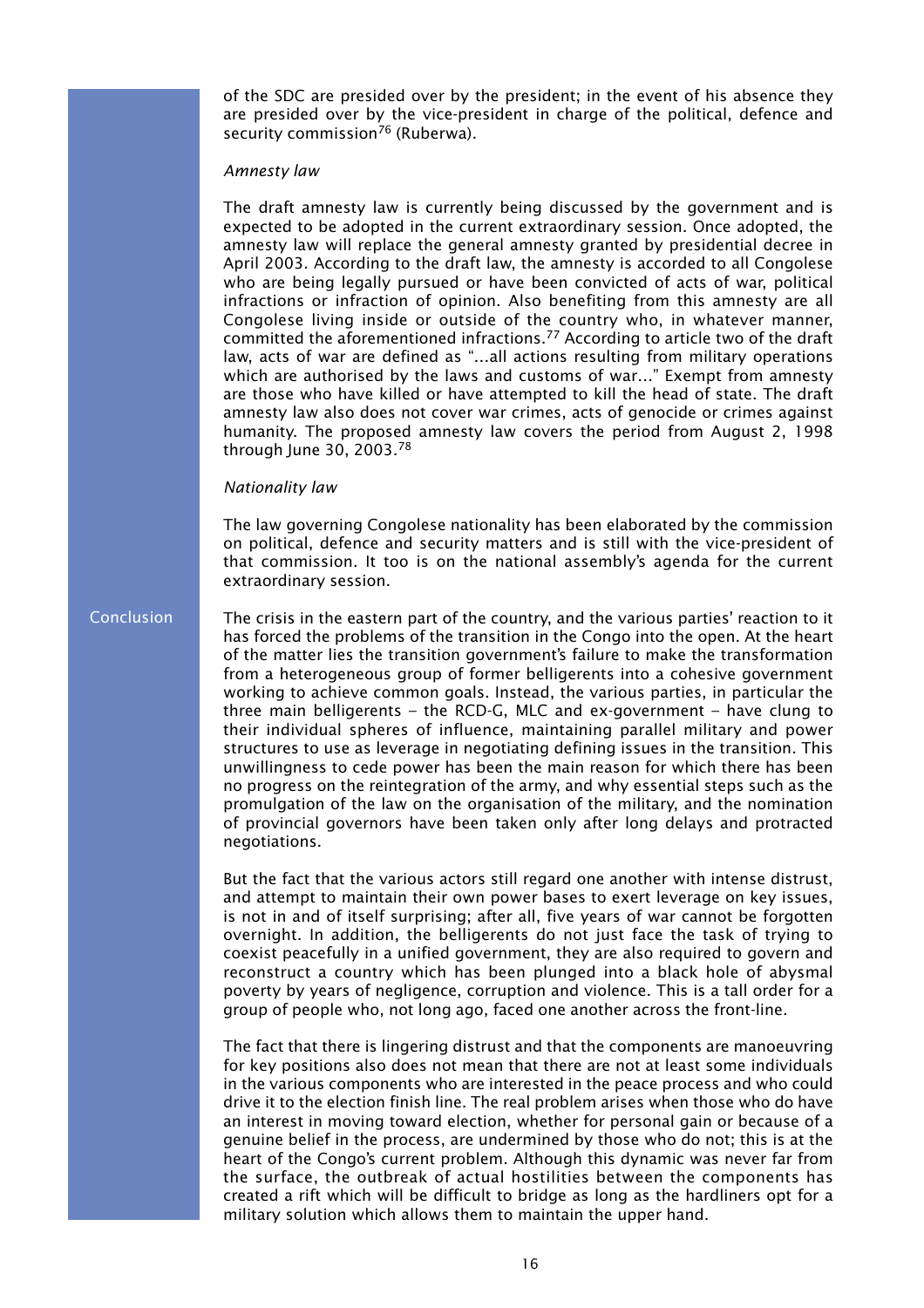The coming weeks are a crucial period in the Congo. If, as many predict, skirmishes between the FARDC and Nkunda's forces erupt into full-scale war in the eastern part of the country, the transition will suffer a serious blow. The reaction of the RCD-G, and vice-president Ruberwa, will play a key role in determining whether or not the transition government survives this crisis in its current configuration. If Rwanda feels threatened, it may choose to become openly involved in the conflict. It will, in any case continue to exert considerable influence on the RCD-G leadership and could push it to withdraw from the government. This would mean a return to the de facto division of the country which would almost certainly mean a delay in the election schedule.

At this crucial moment, the international community can play a key role. If, for example, the UN Security Council chooses to sanction Rwanda on the basis of the findings of the committee to investigate the arms embargo, which has stated that Rwanda violated the embargo by actively supplying weapons to the dissident Congolese troops under Nkunda's control, Rwanda, and with it the RCD-G hardliners, may back down, and the collapse of the transition can be averted.

There have been suggestions that the parties in the transition government should reconvene around the negotiating table to get out of the current impasse. In fact, many observers suggest that the incomplete nature of the all-inclusive peace accord – which left key issues such as the repartition of military zones to be resolved by the transition government – lies at the origin of today's problems. While a reconvening of the factions under neutral mediation would at least get the parties talking, it is not clear whether such a meeting would really be able to address the underlying issue of infighting within the components of the transition government. In addition, by introducing an alternative forum to discuss the problems in the country, such an initiative could further sap the legitimacy of the transition government, and set a precedent for the resolution of conflicts – political or military – which could arise in the future. Consequently, it is imperative that any such initiative have a clear agenda – limited perhaps to the discussion of the urgent military situation in the east, and that it not be seen as a renewal of the negotiations which led up to signing of the all-inclusive agreement. For the same reasons, it may be wiser to limit the participants in such a meeting to the RCD-G and the ex-government, and to have any concrete outcomes officially sanctioned by the transition government and the legislative branch.

5 Ibid, and interviews with journalists and senior diplomats in Kinshasa, July 2004.

7 Radio Okapi news report, July 17, 2004.

10 Ibid.

- 12 Interview in Kinshasa
- 13 Ibid.

<sup>1</sup> Stephanie I. Wolters is a freelance journalist and currently writes the Economist Intelligence Unit's DRC Quarterly Country Report. Between 2001 and 2003 Stephanie was Chief News Editor of MONUC's Radio Okapi in the DRC.

<sup>2</sup> Interview with senior Congolese military official, Kinshasa, July 2004.

<sup>3</sup> Interview with senior government official, Kinshasa, July 2004.

<sup>4</sup> Interview with senior Congolese military official, Kinshasa, July 2004.

<sup>6</sup> Lettre au Camerade Azarias Ruberwa Manywa, president du RCD, Goma, July 9, 2004.

<sup>8</sup> Interview with senior Congolese military official, Kinshasa, July 2004.

<sup>9</sup> Interview with senior government and military officials, Kinshasa, July 2004.

<sup>11</sup> Interviews in Kinshasa, newspaper articles from Congolese newspapers.

<sup>14</sup> Interview with senior military official.

<sup>15</sup> Interview with political analysts, senior diplomats.

<sup>16</sup> Transcript of interview with Radio France Internationale (RFI), 9 June.

<sup>17</sup> Interview with political analyst in Kinshasa.

<sup>18</sup> Interviews with political analysts, government officials, senior diplomats, Kinshasa.

<sup>19</sup> Text of report from Radio France internationale (RFI), by Philippe Bolopion, July 16, 2004.

<sup>20</sup> Ibid.

<sup>21</sup> Interview in Kinshasa

<sup>22</sup> Various interviews with journalists, politicians and senior diplomats